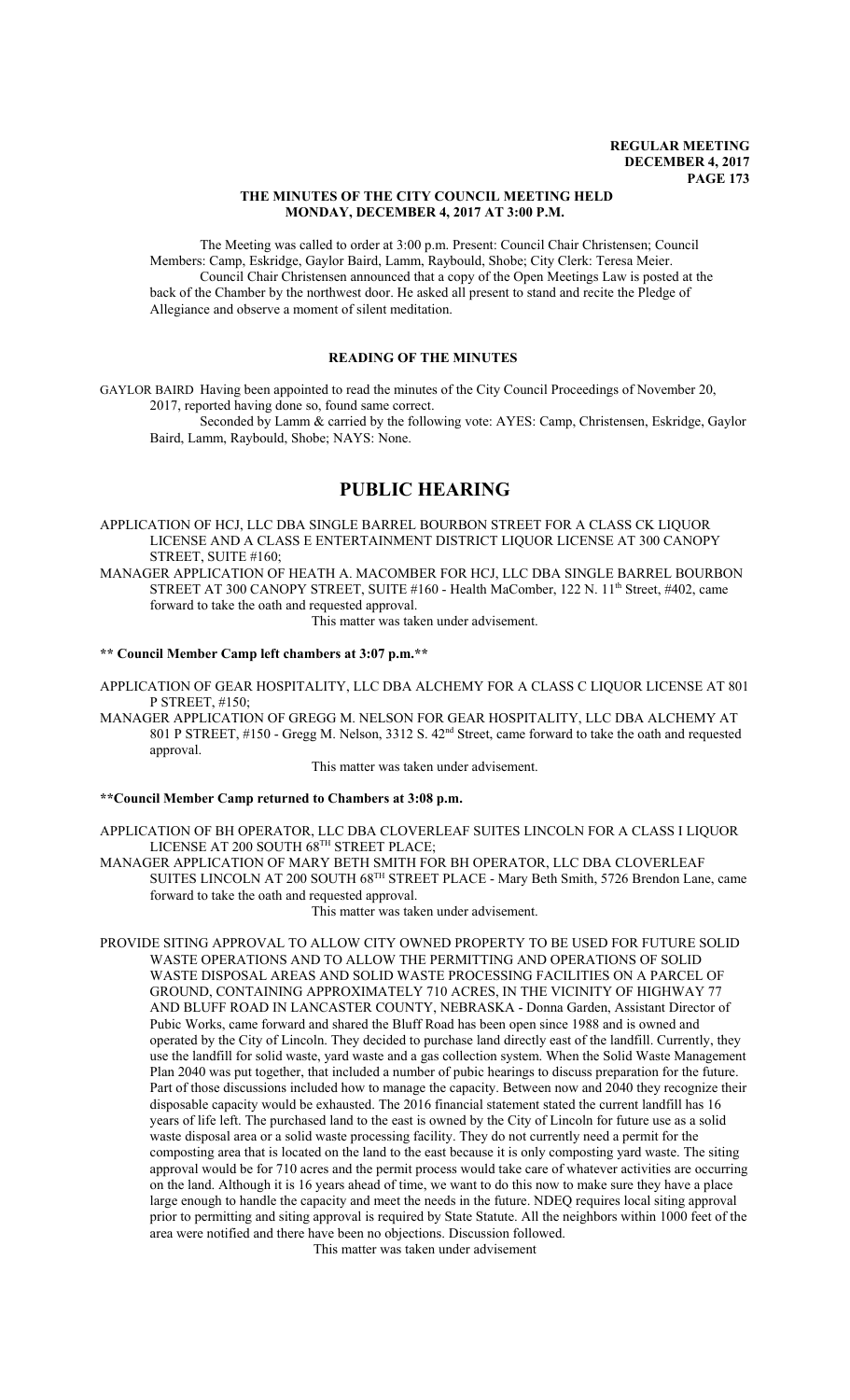RESOLUTION APPROVING THE ISSUANCE OF NOT TO EXCEED \$40,985,000 PRINCIPAL AMOUNT OF CORRECTIONAL FACILITY REFUNDING BONDS, SERIES 2017, TO BE ISSUED BY LANCASTER COUNTY CORRECTIONAL FACILITY JOINT PUBLIC AGENCY - Scott Keene, Ameritas, came forward and explained this is the final step in an authorization to allow for the refunding of the JPA series 2009 bonds that were are callable in December, 2017. Interest rates have fallen dramatically enough to have significant savings to the JPA if the bonds are refunded now. They currently have an outstanding average interest rate of approximately 4.89% and they conservatively estimate in today's rates the bonds could be sold with a rate of about 2.5%. This could result in around \$440,000.00 of savings per year. They are staying within the original amortization schedule of 2028 and will not extend the final maturity of the bonds. County Board approved this on November 21, 2017, and JPA approved on November 28, 2017. The rating agencies have affirmed a triple A rating for the JPA.

Todd Wiltgen, County Board and Chair of the Lancaster County Adult Correctional JPA, came forward and explained the way this JPA was originally set up was that the County committed \$2 million to the financing for the new jail and the remainder would be made up by the City and their authority to issue bonds. The savings for this bond would be a savings for the City's residents. The County would still be responsible for the \$2 million. Discussion followed.

This matter was taken under advisement.

APPROVING A LEASE AGREEMENT BETWEEN THE CITY OF LINCOLN AND EXTENET SYSTEMS, INC. FOR THE PURPOSE OF INSTALLING SMALL CELL WIRELESS TECHNOLOGY ON CITY OWNED STREET LIGHT POLES - David Young, Pubic Works, came forward and explained this is the third Agreement for small cell equipment and next generation wireless infrastructure in Lincoln. These Agreements are exactly the same except for one clause. Under paragraph 15, subsection 3 talks about Extenet, which is a new company being used. Paragraph 15, subsection A, the Agreement will actually be with Extenet and they may sub-license the actual equipment that is inside of the pole which will allow Extenet the ability to allow different providers. The new pole will replace the standard poles around the City, which is around 95% of the street lights in Lincoln. In a sensitive location they have the right for additional reviews and to request different poles.

Timothy Asta, Extenet Systems, 3030 Warrenville Road, Lisle, Illionis, came forward and shared that Extent is a telecommunications company. They do not sell phone service like Verizon or AT&T would. Those companies are customers of Extenet. Extenet will build the facilities for the cell phone companies to use. They will use small equipment that will run through utility poles and street lights primarily to improve capacity and coverage for the mobile user.

Jon Camp, Council Member, asked if the traffic poles would be replaced or would this technology be used in the existing poles.

Mr. Asta confirmed they always have to look at each individual pole and analyze the structure and the foundation and any additional features the City wants to add. Usually traffic poles are designed to already accommodate a lot of weight.

Mr. Camp asked for costs of the poles.

Mr. Asta shared that when they replace a mid block metal pole, it could be about \$20,000.00 and to replace a traffic pole with traffic equipment, it could be double or triple that amount.

Mr. Young shared that this Agreement specifically talked about street light poles. This will not include traffic poles. They could possibly entertain that as part of some discussions with the City Traffic Department and look at it with Extenet's technology, but there are no rights granted to Extenet under this Agreement for a traffic pole. Discussion followed.

Leirion Gaylor Baird, Council Member inquired about the ground based equipment and having safe, walkable sidewalks, specifically in the Downtown and Haymarket area.

Mr. Young said that under the Agreement, ground equipment is not included. Ground mounted equipment would have to come under the right-of-way occupancy ordinance. Under that ordinance, it would state where equipment can be placed and where equipment cannot be placed. Discussion followed.

Mr. Young shared that the Agreement is for 20 years. Each site that Extenet chooses after that time frame, they will have a supplemental Agreement that will approve a single site. The supplemental Agreement would be good for 5 years and it can be renewed multiple times. So if technology changes, Extenet has the opportunity, every 5 years to remove their equipment from that pole or to move from one pole location to the next, depending on the frequencies. At the end of 20 years, all supplemental Agreements will terminate. The City will also retain ownership of the poles. Discussion followed. This matter was taken under advisement.

ADDING A NEW SECTION 9.08.120 TO PROVIDE FOR PROCEDURES FOR POLICE OFFICERS IN ISSUING CITATIONS FOR A VIOLATION OF THE CITY CODE AND GROUNDS FOR DETERMINING IF DETENTION IS NECESSARY;

CONSENT AMENDMENTS ORDINANCE AMENDING SECTIONS 24.05.240, 24.05.250, AND 24.05.270 TO MOVE EXAMINATION RESPONSIBILITIES TO THE EXAMINING BOARD OF PLUMBERS AND REPEALING SECTIONS 24.05.240, 24.05.250, AND 24.05.270 OF THE LINCOLN MUNICIPAL CODE AS HITHERTO EXISTING;

AMENDING SECTION 9.24.140 TO PROVIDE FOR MORE SPECIFIC TERMS AND CONDITIONS FOR LARCENY; AMENDING SECTION 9.24.160 TO RAISE THE MAXIMUM LEVEL FOR THEFT OF SERVICES COVERED UNDER THE CODE; BY ADDING A NEW SECTION 9.24.165 TITLED CONSOLIDATION OF THEFT OFFENSES TO PROVIDE FOR THE PROSECUTION OF CONDUCT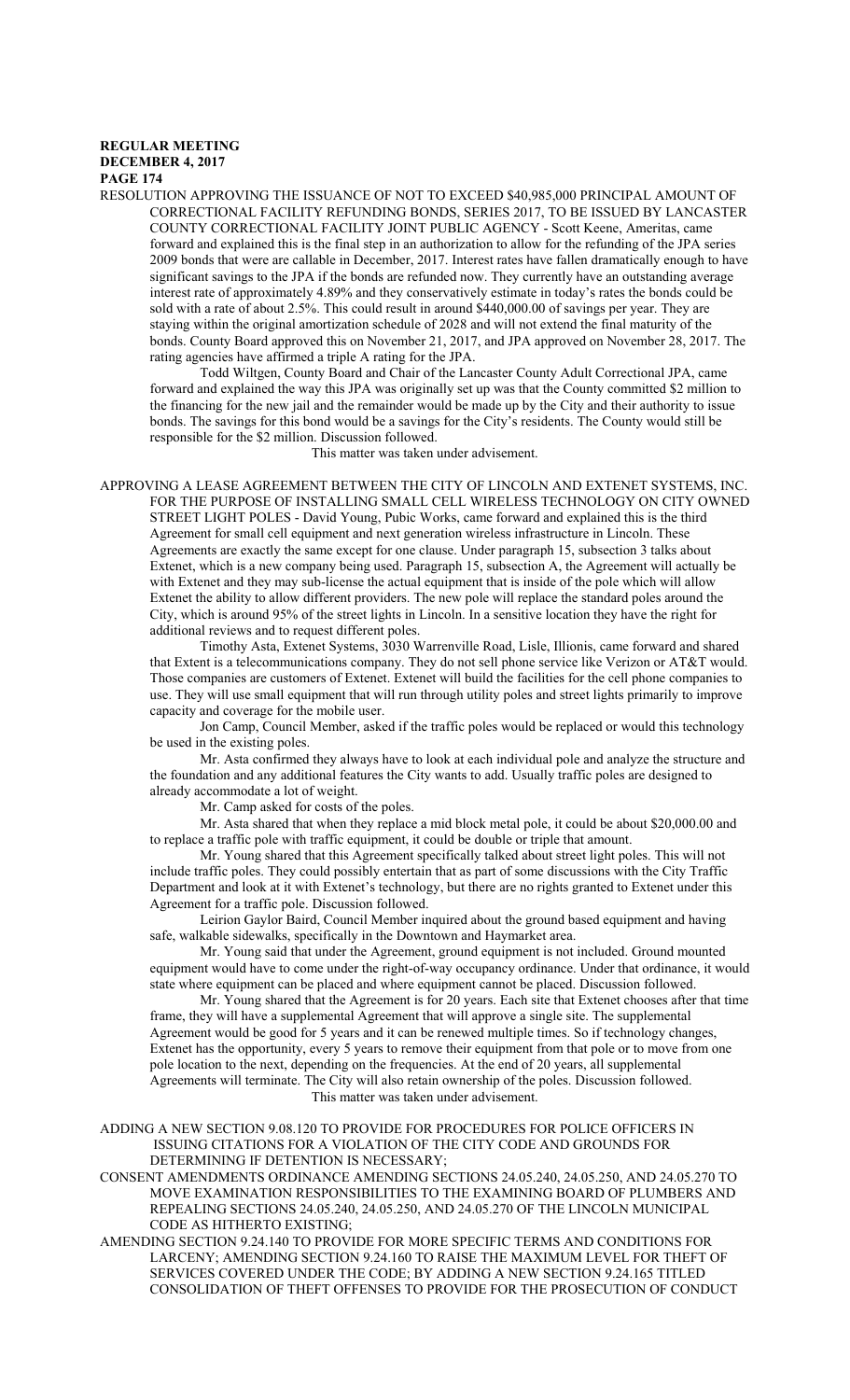IN SECTIONS 9.24.120 TO 9.24.160 AS A SINGLE OFFENSE EMBRACING THE SEPARATELY ENUMERATED OFFENSES; AMENDING SECTION 9.24.190 TO PROVIDE MORE CLEAR AND DEFINITE TERMS AND CONDITIONS FOR LOITERING AND TRESPASSING; AND REPEALING SECTIONS 9.24.140, 9.24.160, AND 9.24.190 OF THE LINCOLN MUNICIPAL CODE AS HITHERTO EXISTING;

AMENDING SECTION 10.06.080 TO ALLOW FOR ENFORCEMENT OF PENALTIES FOR REFUSAL TO SIGN TRAFFIC CITATIONS AND REPEALING SECTION 10.06.080 OF THE LINCOLN MUNICIPAL CODE AS HITHERTO EXISTING;

AMENDING SECTIONS 10.08.010, 10.08.020, 10.08.040, AND 10.08.050 TO BE CONSISTENT WITH STATE LAW AND ALLOW FOR ENFORCEMENT OF THE LAW REGARDING MOTOR VEHICLE REGISTRATION AND LICENSE PLATES AND REPEALING SECTIONS 10.08.010, 10.08.020, 10.08.040, AND 10.08.050 OF THE LINCOLN MUNICIPAL CODE AS HITHERTO EXISTING;

AMENDING SECTION 10.12.030 TO ADD NEW TRAFFIC CONTROL RED ARROW TO THE TRAFFIC CONTROL LEGEND; AMENDING SECTIONS 10.14.200(B) AND 10.14.220 TO ADD LANGUAGE ON HOW DRIVERS SHALL PROCEED IN TRAFFIC WHEN THERE IS A STEADY CIRCULAR RED LIGHT OR RED ARROW; AND REPEALING SECTIONS 10.12.030, 10.14.200, AND 10.14.220 OF THE LINCOLN MUNICIPAL CODE AS HITHERTO EXISTING;

AMENDING SECTION 10.14.190 TO PROVIDE THAT LEFT TURNS SHALL BE MADE, AS NEARLY AS PRACTICABLE, IN THE EXTREME LEFT-HAND LANE AND REPEALING SECTION 10.14.190 OF THE LINCOLN MUNICIPAL CODE AS HITHERTO EXISTING;

AMENDING SECTION 10.14.420 TO HAVE A PENALTY CONSISTENT WITH STATE LAW FOR THE SAME VIOLATION AND REPEALING SECTION 10.14.420 OF THE LINCOLN MUNICIPAL CODE AS HITHERTO EXISTING;

AMENDING SECTION 10.16.030 TO BE CONSISTENT WITH STATE LAW AND REPEALING SECTION 10.16.030 OF THE LINCOLN MUNICIPAL CODE AS HITHERTO EXISTING;

AMENDING SECTION 10.16.063 PURSUANT TO RECENT CHANGES TO NEB. REV. STAT. § 60-4, 108 AND NEB. REV. STAT. § 60-4, 109 TO ALLOW A SENTENCE OF PROBATION WITHOUT FURTHER LICENSE REVOCATION AFTER CONVICTION FOR THIS OFFENSE AND REPEALING SECTION 10.16.063 OF THE LINCOLN MUNICIPAL CODE AS HITHERTO EXISTING;

AMENDING SECTION 10.16.065 TO BE CONSISTENT WITH STATE LAW FOR THE SAME OFFENSES PURSUANT TO NEB. REV. STAT. § 60-4, 108 AND REPEALING SECTION 10.16.065 OF THE LINCOLN MUNICIPAL CODE AS HITHERTO EXISTING;

AMENDING SECTION 10.30.080 TO CLARIFY WHERE SOLICITING ACTIVITIES ARE PROHIBITED TO PROTECT PEDESTRIAN AND MOTOR VEHICLE SAFETY AND REPEALING SECTION 10.30.080 OF THE LINCOLN MUNICIPAL CODE AS HITHERTO EXISTING;.

AMENDING SECTION 10.32.070 TO CLARIFY THAT ANY MOTOR VEHICLE THAT EXCEEDS THE PROHIBITED LENGTH OR WIDTH WITH OR WITHOUT A TRAILER ATTACHED CANNOT BE PARKED IN CERTAIN RESIDENTIAL ZONING DISTRICTS AND REPEALING SECTION 10.32.070 OF THE LINCOLN MUNICIPAL CODE AS HITHERTO EXISTING;

CONSENT AMENDMENT ORDINANCE AMENDING SECTION 2.42.040 TO MOVE THE WORKFORCE INVESTMENT OPPORTUNITY ADMINISTRATION FROM THE URBAN DEVELOPMENT DEPARTMENT TO THE MAYOR'S OFFICE AND REPEALING SECTION 2.42.040 OF THE LINCOLN MUNICIPAL CODE AS HITHERTO EXISTING;

CONSENT AMENDMENTS ORDINANCE AMENDING SECTION 8.08.030 TO DECLARE THE VIOLATION OF THIS CODE SECTION TO BE A PUBLIC NUISANCE RATHER THAN A CRIME AND REPEALING SECTION 8.08.030 OF THE LINCOLN MUNICIPAL CODE AS HITHERTO EXISTING;

CONSENT AMENDMENTS ORDINANCE AMENDING SECTION 9.36.090 TO ALLOW FOR THE TRANSPORTATION OF LEGAL FIREWORKS WITHOUT PRIOR NOTIFICATION OF THE LINCOLN POLICE DEPARTMENT AND REPEALING SECTION 9.36.090 OF THE LINCOLN MUNICIPAL CODE AS HITHERTO EXISTING;

CONSENT AMENDMENTS ORDINANCE AMENDING SECTION 4.04.020 TO CLARIFY THAT THE CHARTER REVISION COMMISSION IS REQUIRED TO MEET A MINIMUM OF ONCE ANNUALLY RATHER THAN TWICE ANNUALLY AND REPEALING SECTION 4.04.020 OF THE LINCOLN MUNICIPAL CODE AS HITHERTO EXISTING;

CONSENT AMENDMENTS ORDINANCE AMENDING SECTIONS 4.20.010, 4.20.020, 4.20.030, AND 4.20.050 TO CLARIFY THE TITLE OF LIBRARY BOARD MEMBERS, TO REMOVE UNNECESSARY LANGUAGE, AND REPEALING SECTIONS 4.20.010, 4.20.020, 4.20.030, AND 4.20.050 OF THE LINCOLN MUNICIPAL CODE AS HITHERTO EXISTING;

TECHNICAL AMENDMENTS ORDINANCE AMENDING SECTIONS 20.06.040, 20.06.237, 20.10.230, 20.10.235, AND 24.05.220 TO REFLECT THE CORRECT REFERENCES TO THE RECENTLY ADOPTED LINCOLN MECHANICAL CODE AND LINCOLN PLUMBING CODE, AND REPEALING SECTIONS 20.06.040, 20.06.237, 20.10.230, 20.10.235, AND 24.05.220 OF THE LINCOLN MUNICIPAL CODE AS HITHERTO EXISTING;

CONSENT AMENDMENTS ORDINANCE REPEALING SECTION 10.32.025 AS THE VOLUNTEER POSITION OF CITIZEN HANDICAPPED PARKING PATROL OFFICER IS NO LONGER BEING UTILIZED BY THE LINCOLN POLICE DEPARTMENT;

CONSENT AMENDMENTS ORDINANCE AMENDING SECTION 2.18.020 TO RAISE THE LIMIT ON MICRO PURCHASES FROM \$3,000 TO \$5,000 AND REPEALING SECTION 2.18.020 OF THE LINCOLN MUNICIPAL CODE AS HITHERTO EXISTING;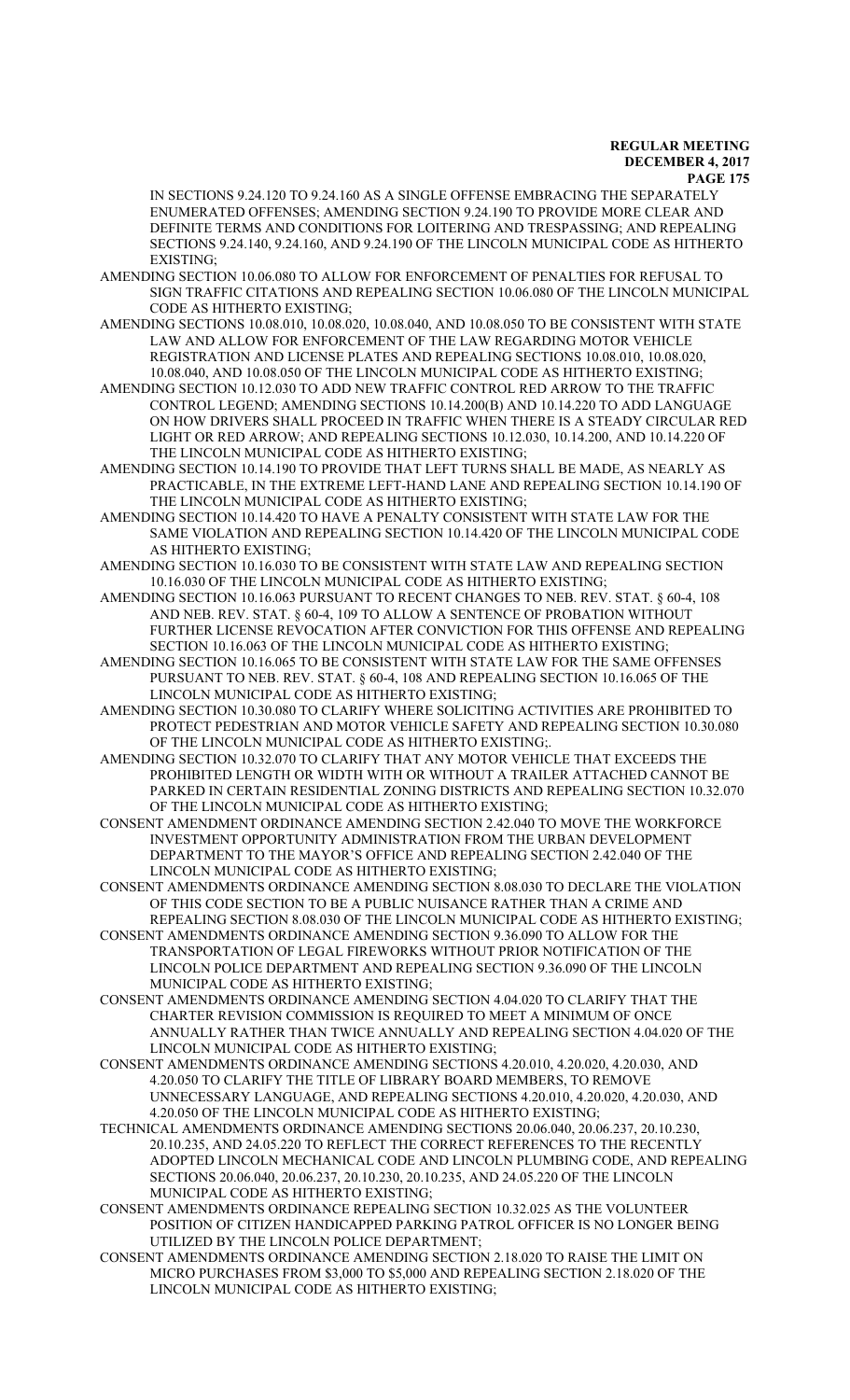#### **REGULAR MEETING DECEMBER 4, 2017**

**PAGE 176**

CONSENT AMENDMENTS ORDINANCE AMENDING SECTION 2.32.110 TO ELIMINATE THE PROVISION FOR THE FEE CHARGED BY THE POLICE DEPARTMENT FOR ACCIDENT REPORTS AND REPEALING SECTION 2.32.110 OF THE LINCOLN MUNICIPAL CODE AS HITHERTO EXISTING;

CONSENT AMENDMENTS ORDINANCE AMENDING SECTION 9.20.080 TO REPLACE THE PROHIBITION AGAINST PROFANE OR ABUSIVE LANGUAGE WITH PROHIBITION AGAINST REPEATED PANHANDLING AND REPEALING SECTION 9.20.080 OF THE LINCOLN MUNICIPAL CODE AS HITHERTO EXISTING - Jeff Kirkpatrick, City Attorney, and Jessica Kerkhofs, City Chief Prosecutor both came forward and shared that this is part of an annual project under the direction of Administrative Regulation where once a year City Law will work with the City Departments to make clean up changes or technical amendments. Bill 17-162 involves moving an item that was in title 10 and moving it to the criminal code section to coincide with the State Statute. Bill 17-163 is regarding the examining board of the Plumbers. Bill 17-164 is an amendment pertaining to ordinances in Chapter 9.24 of theft and property offenses section to mirror State Statute and to also harmonizing the trespassing language to the State Statute. Bill 17-165 is language that will be moved to Title 9 and repealed from Section 10 and adding the refusal to sign a traffic citation. Bill 17-166 is for language clean up and a few new changes pertaining to one license plate allowance and added some trailer language. Bill 17-167 is regarding traffic control in Title 10.12 to add definition for a red arrow. Bill 17-168 is to change the language to match State Statute. Bill 17-169 is to make corrections to the school bus penalty and make a flat \$500.00 penalty for passing a school bus with the stop sign extended. Bill 17-170 refers to the DUI ordinance and made the first offense penalty consistent with the Statute and the language regarding probation. Bill 17-171 and Bill 17-172 are changes to mirror the State Law. Bill 17-173 is to clarify and take the sidewalk area out of that consideration. Bill 17-174 is to combine the length of a vehicle and a trailer and to be in violation with zoning in the areas prohibited. Bill 17-176 addresses a change that took place within the City over the past year regarding Workforce Development. Bill 17-177 talks about the regulation of body art establishments. Bill 17-178 would make it legal to transport legal fireworks without having them first inspected by LPD. Bill 17-179 applies to the Charter Revision Commission and the number of times they meet per year. Bill 17-181 are technical amendments regarding the Mechanical and Electrical Code. Bill 17-182 is regarding the Citizen Handicap Patrol officer which was a volunteer position that has not been used in a long period of time and will be removed. Bill 17-184 deletes the provision for the fee in LPD and open records. Bill 17- 185 is an amendment to the panhandling language. Discussion followed.

Leirion Gaylor Baird, Council Member, expressed concern regarding Bill 17-165 regarding traffic citation and whether a misdemeanor is an appropriate level of penalty for not signing a citation.

Tom Casedy, Public Safety Director, came forward and explained this is a continuation of the City's existing practice and it is simply being moved from Title 10 to Title 9 and it will mirror State Statute. Discussion followed.

Spike Eickholt, ACLU of Nebraska, 721 S. 14<sup>th</sup> Street, came forward in support of Bill 17-173 and Bill 17-185 and asked Council to continuing to look at more revisions on the Panhandling ordinance. This matter was taken under advisement.

# **COUNCIL ACTION**

# **REPORTS OF CITY OFFICERS**

REAPPOINTING MIKE LANG TO THE DISTRICT ENERGY CORPORATION FOR A TERM EXPIRING DECEMBER 31, 2019 - CLERK read the following resolution, introduced by Bennie Shobe, who moved its adoption:<br>A-90785 BE

BE IT RESOLVED by the City Council of the City of Lincoln, Nebraska:

That the reappointment of Mike Lang to the District Energy Corporation, for a term expiring December 31, 2019, is hereby approved.

Introduced by Bennie Shobe

Seconded by Eskridge & carried by the following vote: AYES: Camp, Christensen, Eskridge, Gaylor Baird, Lamm, Raybould, Shobe; NAYS: None.

REAPPOINTING BRIAN WACHMAN TO THE KENO/HUMAN SERVICES ADVISORY BOARD FOR A ERM EXPIRING DECEMBER 31, 2020 - CLERK read the following resolution, introduced by Bennie Shobe, who moved its adoption:

A-90786 BE IT RESOLVED by the City Council of the City of Lincoln, Nebraska:

That the reappointment of Brian Wachman to the Keno/Human Services Advisory Board, for a term expiring December 31, 2020, is hereby approved.

Introduced by Bennie Shobe

Seconded by Eskridge & carried by the following vote: AYES: Camp, Christensen, Eskridge, Gaylor Baird, Lamm, Raybould, Shobe; NAYS: None.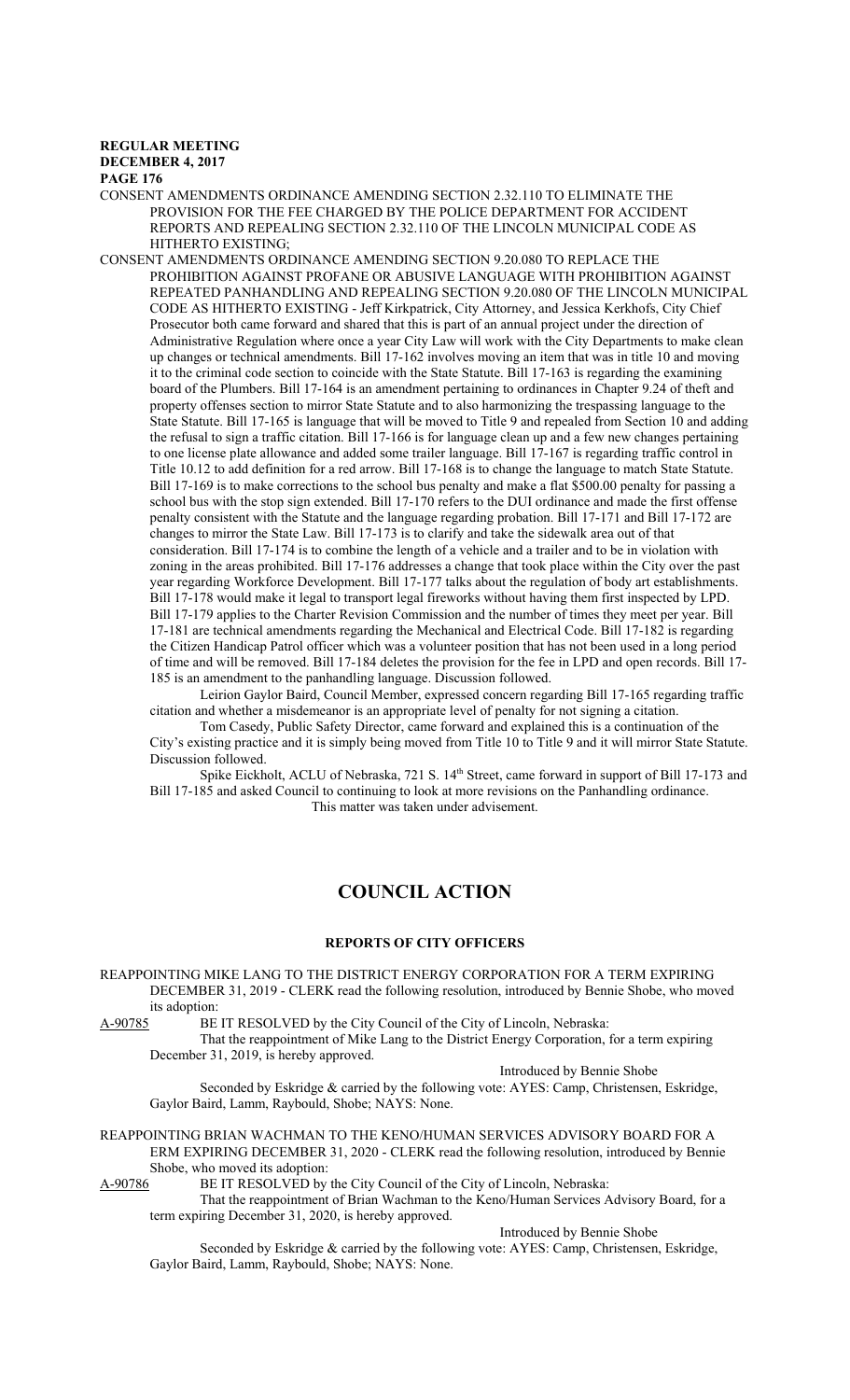- APPROVING A CONTRACT AMONG THE CITY OF LINCOLN, LANCASTER COUNTY, LINCOLN-LANCASTER COUNTY PUBLIC BUILDING COMMISSION, AND MIDWEST OFFICE AUTOMATIONS FOR COST-PER-COPY SERVICES, PURSUANT TO BID NO. 17-199, FOR A FOUR YEAR TERM WITH THE OPTION TO RENEW FOR ONE ADDITIONAL FOUR YEAR TERM - PRIOR to reading:
- GAYLOR BAIRD Moved to continue Public Hearing with Action on Bill No. 17R-279 two weeks to 12/04/17. Seconded by Raybould & carried by the following vote: AYES: Camp, Christensen, Eskridge, Gaylor Baird, Lamm, Raybould, Shobe; NAYS: None.
- APPROVING A PURCHASE AGREEMENT BETWEEN THE CITY OF LINCOLN ON BEHALF OF THE LINCOLN-LANCASTER COUNTY HEALTH DEPARTMENT AND HEMOCUE AMERICA TO PROVIDE ANALYZER MACHINES AND CUVETTES TO ALLOW WIC PROGRAM STAFF TO CONDUCT HEMOGLOBIN CHECKS FOR CLIENTELE FOR A TERM OF OCTOBER 1, 2017 THROUGH SEPTEMBER 30, 2020 - CLERK read the following resolution, introduced by Bennie Shobe, who moved its adoption:

A-90787 BE IT RESOLVED by the City Council of the City of Lincoln, Nebraska:

That the Purchase Agreement between the City of Lincoln on behalf of the Lincoln-Lancaster County Health Department and HemoCue America to provide analyzer machines and cuvettes to allow WIC program staff to conduct hemoglobin checks for clientele for a term of October 1, 2017 through September 30, 2020, upon the terms and conditions as set forth in said Purchase Agreement, is hereby approved and the Mayor is authorized to execute the same on behalf of the City of Lincoln. Introduced by Bennie Shobe

Seconded by Eskridge & carried by the following vote: AYES: Camp, Christensen, Eskridge, Gaylor Baird, Lamm, Raybould, Shobe; NAYS: None.

- CLERK'S LETTER AND MAYOR'S APPROVAL OF RESOLUTION AND ORDINANCES PASSED BY CITY COUNCIL ON NOVEMBER 20, 2017 - CLERK presented said report which was placed on file in the Office of the City Clerk. **(27-1)**
- LINCOLN ELECTRIC SYSTEMS FINANCIAL & OPERATING STATEMENT FOR OCTOBER, 2017 CLERK presented said report which was placed on file in the Office of the City Clerk. **(40)**
- REPORT FROM CITY TREASURER OF CITY CASH ON HAND AT THE CLOSE OF BUSINESS ON OCTOBER 31, 2017 - CLERK presented said report which was placed on file in the Office of the City Clerk. **(5-21)**

#### **PETITIONS & COMMUNICATIONS**

SETTING THE HEARING DATE OF MONDAY, DECEMBER 18, 2017 AT 5:30 P.M. ON THE APPLICATION OF FRIENDS FAMILY LLC DBA HIRO 88-LOCAL-5168 BREWERY FOR A CLASS LK LIQUOR LICENSE AT 5730 HIDCOTE DRIVE - CLERK read the following resolution, introduced by Jon Camp, who moved its adoption:

A-90788 BE IT RESOLVED by the City Council, of the City of Lincoln, that a hearing date is hereby set for Monday, December 18, 2017, at 5:30 p.m. or as soon thereafter as possible in the City Council Chambers, County-City Building, 555 S. 10th St., Lincoln, NE for the Application of Friends Family LLC dba Hiro 88-Local-5168-Brewery for a Class LK Liquor License at 5730 Hidcote Drive. If the Police Dept. is unable to complete the investigation by said time, a new hearing date will be

set.

#### Introduced by Jon Camp

Seconded by Eskridge & carried by the following vote: AYES: Camp, Christensen, Eskridge, Gaylor Baird, Lamm, Raybould, Shobe; NAYS: None.

SETTING THE HEARING DATE OF MONDAY, DECEMBER 18, 2017 AT 5:30 P.M. ON THE APPLICATION OF FRIENDS FAMILY LLC DBA HIRO 88-LOCAL-5168 BREWERY FOR A CLASS CG LIQUOR LICENSE AT 5730 HIDCOTE DRIVE - CLERK read the following resolution, introduced by Jon Camp, who moved its adoption:

A-90789 BE IT RESOLVED by the City Council, of the City of Lincoln, that a hearing date is hereby set for Monday, December 18, 2017, at 5:30 p.m. or as soon thereafter as possible in the City Council Chambers, County-City Building, 555 S. 10th St., Lincoln, NE for the Application of Friends Family LLC dba Hiro 88-Local-5168-Brewery for a Class CG Liquor License at 5730 Hidcote Drive.

If the Police Dept. is unable to complete the investigation by said time, a new hearing date will be set.

Introduced by Jon Camp

Seconded by Eskridge & carried by the following vote: AYES: Camp, Christensen, Eskridge, Gaylor Baird, Raybould, Shobe, Lamm; NAYS: None.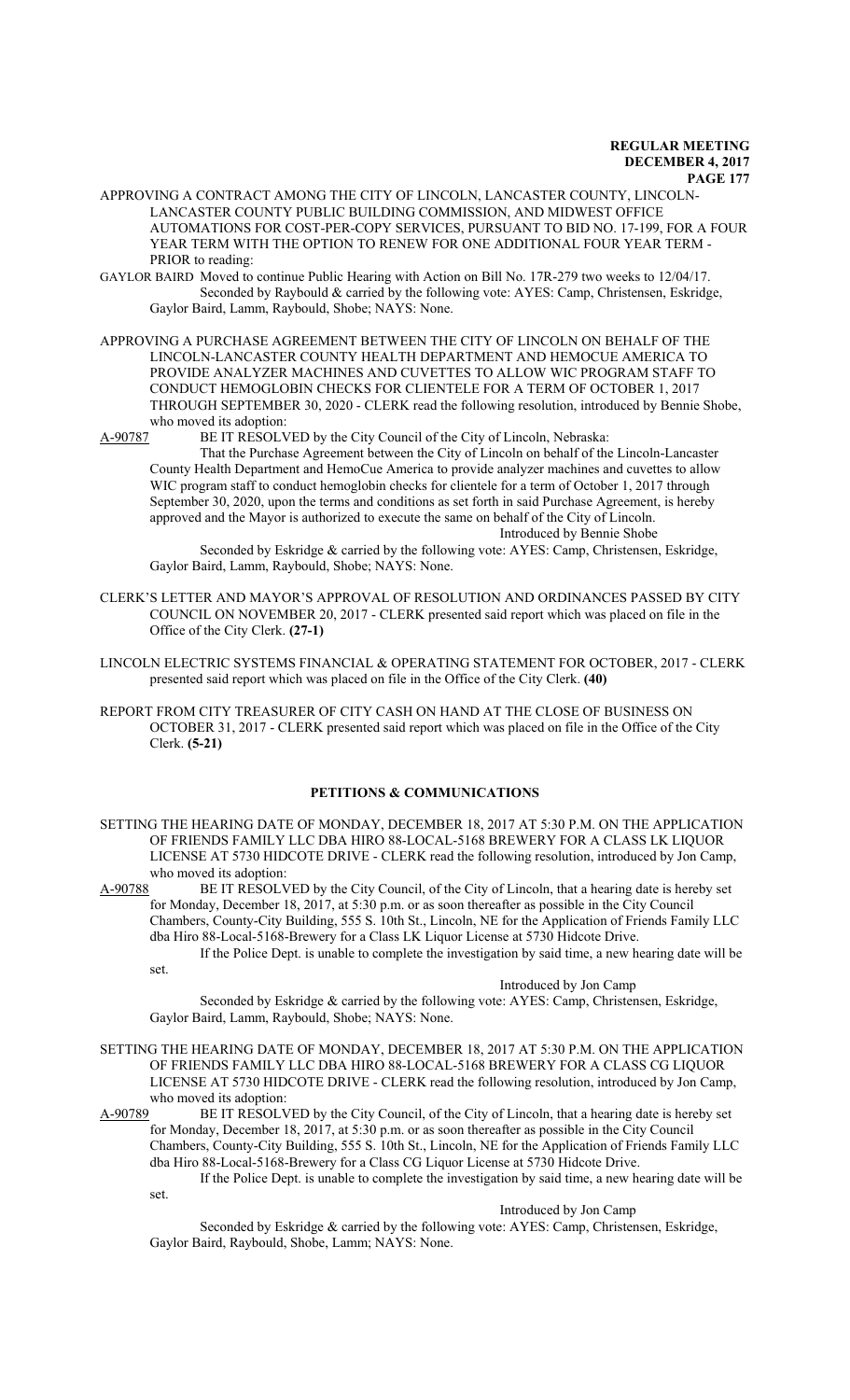# **REGULAR MEETING DECEMBER 4, 2017**

**PAGE 178**

#### **THE FOLLOWING WERE REFERRED TO THE PLANNING DEPT:**

Change of Zone No. 07063B – Requested by Ringneck Development, LLC, from AG (Agricultural District) to R-3 (Residential District) PUD and H-3 (Highway Commercial District) PUD, on property generally located at NW 48th and West Holdrege Streets.

Change of Zone No. 17028 – Requested by City of Lincoln, from I-1 (Industrial District) to B-3 (Commercial District), from I-1 (Industrial District) to H-3 (Highway Commercial District), from I-1 (Industrial District) to P (Public Use District), from I-1 (Industrial District) to R-4 (Residential District), from I-1 (Industrial District) to R-6 (Residential District), from P (Public Use District) to H-3 (Highway Commercial District), from R-2 (Residential District) to R-4 (Residential District), from R-4 (Residential District) to H-3 (Highway Commercial District), and from R-4 (Residential District) to R-6 (Residential District), on properties generally located in the vicinity of the former Missouri Pacific Railroad corridor between North 22nd and North 35th Streets and include approximately 30.71 acres.

Change of Zone No. 17033 – Requested by Clark Enersen Partners, from AG (Agriculture District) to I-1 (Industrial District), on property generally located at South 21st Street and Saltillo Road.

Change of Zone No. 17034 – Requested by Clark Enersen Partners, from AG (Agricultural District) to R-3 (Residential District), on property generally located at South 84th Street and Augusta Drive.

Pre-Existing Use Permit No. 3AH - Requested by Commercial Investment Properties, to amend the boundary of the Gateway Mall Use Permit by adding the property at 6400 Q Street for authority to construct a total of 300 dwelling units and 70,000 square feet of commercial space or some combination of both, including waivers to the maximum building height from 40 feet to 55 feet and to reduce residential parking requirements from 2 to 1.4 stalls per unit on property generally located at 6400 Q Street.

Special Permit No. 1219N – Requested by Bryan Medical Center, for authority to amend Special Permit No. 1219M to allow Bryan Medical Center East Campus to construct wall signage larger than 50-square feet and amend their campus signage plan, on property generally located at 48th and A Streets. Special Permit No.  $1423K$  – Requested by Clark Enersen Partners, to revise the existing HiMark Community Unit Plan to add 29 single-family lots, on property generally located at South 84th Street and Augusta Drive.

Special Permit No. 17041 – Requested by K-West Construction, for expansion of a non-standard dwelling, on property generally located at 2790 Arlington Avenue.

Text Amendment No. 17013 – Requested by City of Lincoln, to amend Titles 26 and 27 of the Lincoln Municipal Code, by amending Section 26.15.030, Section 26.19.031, Section 27.64.010, Section 27.65.070, and Section 27.60.020 for CAD (Computer Aided Design/Drafting) Standards for Subdivision Submittal as maintained by the Public Works and Utilities Department, and repealing said sections as hitherto existing. Text Amendment No. 17017 – Requested by City of Lincoln, to amend Chapter 27.59 of the Lincoln Municipal Code relating to Airport Zoning by amending Section 27.59.070 to change a reference to the Building Official, change the reference to the State Department of Aeronautics to the Division of Aeronautics of the State of Nebraska Department of Transportation based on a merger of the departments effective July 1, 2017, adopting a revised Lincoln Airport Zoning Map, and repealing Section 27.59.070 of the Lincoln Municipal Code as hitherto existing.

Text Amendment No. 17019 – Requested by City of Lincoln, amending Title 27, Chapter 27.02.240 definitions to combine warehouses, wholesale and distribution centers into one use definition, and amending the requirements related to warehouses, wholesale and distribution uses as found in Chapters 27.06.180, 27.62.150, and 27.63.470 of the Lincoln Municipal Code and repealing said sections as hitherto existing.

Text Amendment No. 17020 – Requested by Bryan Medical Center, to amend Title 27, Chapter 27.69.260 regarding signage regulations pertaining to Nonresidential Healthcare Facilities and Post-Secondary Schools to provide for marquee and directional signs for internal way finding and increase the allowable square footage for freestanding signs and wall signs; and repealing Section 27.69.260 of the Lincoln Municipal Code as hitherto existing.

Use Permit No. 140F - Requested by Menard, Inc. to adjust the required parking, on property generally located at 8900 Andermatt Drive.

## **PLACED ON FILE IN THE OFFICE OF THE CITY CLERK:**

Administrative Approval No. 17065 to Special Permit No. 1219M, Bryan Medical Center East Campus, approved by the Planning Director on November 15, 2017, to add new freestanding, directional, and marquee signs, generally located at 1600 S. 48<sup>th</sup> Street.

Administrative Approval No. 17068 to Change of Zone No. 05054E, Prairie Village North PUD, approved by the Planning Director on November 15, 2017, to revise the landscape plan, generally located at 84<sup>th</sup> Street and Market Drive.

# **LIQUOR RESOLUTIONS**

APPLICATION OF HCJ, LLC DBA SINGLE BARREL BOURBON STREET FOR A CLASS CK LIQUOR LICENSE AND A CLASS E ENTERTAINMENT DISTRICT LIQUOR LICENSE AT 300 CANOPY STREET, SUITE #160 - CLERK read the following resolution, introduced by Carl Eskridge, who moved its adoption for approval:

A-90790 BE IT RESOLVED by the City Council of the City of Lincoln, Nebraska:

That after hearing duly had as required by law, consideration of the facts of this application, the Nebraska Liquor Control Act, and the pertinent City ordinances, the City Council recommends that the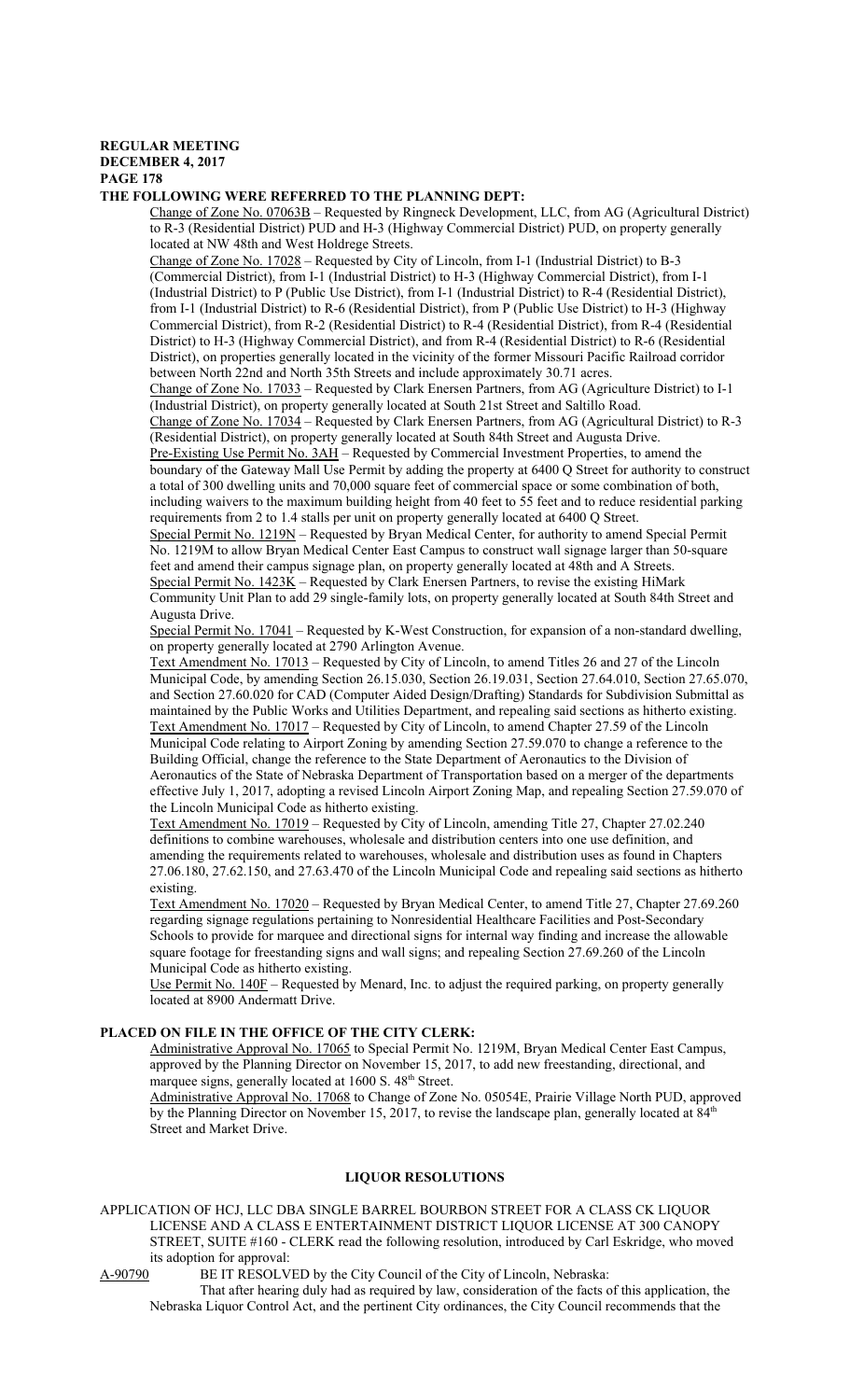application of HCJ, LLC dba Single Barrel Bourbon Street for a Class "CK" liquor license at 300 Canopy Street, Suite #160, Lincoln, Nebraska, for the license period ending October 31, 2018, be approved with the condition that:

1. All employees must possess a valid Responsible Beverage Server/Seller Permit as required by Section 5.04.124 of the Lincoln Municipal Code.

2. The premises must comply in every respect with all city and state regulations. The City Clerk is directed to transmit a copy of this resolution to the Nebraska Liquor Control

Commission. That after hearing duly had as required by law, consideration of the facts of this application, the Nebraska Liquor Control Act, and the pertinent City ordinance, the City Council recommends that the application of HCJ, LLC dba Single Barrel Bourbon Street for the issuance of an Entertainment District License at 300 Canopy Street, Suite #160, Lincoln, Nebraska, be approved with the condition that the following conditions run with the term of the license and any renewal:

1. The Entertainment District License area includes one commons area located on the east side of Canopy Street, commonly known as the Railyard, shown in Attachment "A".

2. In addition to the requirements or restrictions contained in Chapter 5.04 and 5.21 of the Lincoln Municipal Code, the Entertainment District License is subject to the following requirements or restrictions:

a. The commons area and sidewalk café shall be designed, constructed, and operated as presented in Attachment "A" or as modified in compliance with Chapter 5.21.010.

b. The Entertainment District License shall be bound by the restrictions and agreements contained in Resolutions No. A-87257 and A-87387.

c. The City Council retains the ability to amend, suspend, revoke, or not renew the Railyard Promotional Associate's Entertainment District designation and permit subject to Chapter 5.21.030. Should the City Council amend, suspend, revoke, or decide not to renew the designation or permit, the applicant's Entertainment District License shall be automatically amended or expire as applicable.

3. All employees must possess a valid Responsible Beverage Server/Seller Permit as required by Section 5.04.124 of the Lincoln Municipal Code.

4. The premises must comply in every respect with all city and state regulations.

The City Clerk is directed to transmit a copy of this resolution to the Nebraska Liquor Control Commission.

Introduced by Carl Eskridge

Seconded by Shobe & carried by the following vote: AYES: Camp, Christensen, Eskridge, Gaylor Baird, Raybould, Shobe, Lamm; NAYS: None.

MANAGER APPLICATION OF HEATH A. MACOMBER FOR HCJ, LLC DBA SINGLE BARREL BOURBON STREET AT 300 CANOPY STREET, SUITE #160 - CLERK read the following resolution, introduced by Carl Eskridge, who moved its adoption for approval:<br>A-90791 WHEREAS, HCJ, LLC dba Single Barrel B

WHEREAS, HCJ, LLC dba Single Barrel Bourbon Street located at 300 Canopy Street, Suite #160, Lincoln, Nebraska has been approved for a Retail Class "CK" & "E" liquor licenses, and now requests that Heath A. Macomber be named manager;

WHEREAS, Heath A. Macomber appears to be a fit and proper person to manage said business. NOW, THEREFORE, BE IT RESOLVED by the City Council of the City of Lincoln, Nebraska: That after hearing duly had as required by law, consideration of the facts of this application, the Nebraska Liquor Control Act, and the pertinent City ordinances, the City Council recommends that Heath A. Macomber be approved as manager of this business for said licensee.

The City Clerk is directed to transmit a copy of this resolution to the Nebraska Liquor Control Commission.

Introduced by Carl Eskridge

Seconded by Shobe & carried by the following vote: AYES: Camp, Christensen, Eskridge, Gaylor Baird, Raybould, Shobe, Lamm; NAYS: None.

APPLICATION OF GEAR HOSPITALITY, LLC DBA ALCHEMY FOR A CLASS C LIQUOR LICENSE AT 801 P STREET, #150 - CLERK read the following resolution, introduced by Carl Eskridge, who moved its adoption for approval:

A-90792 BE IT RESOLVED by the City Council of the City of Lincoln, Nebraska:

That after hearing duly had as required by law, consideration of the facts of this application, the Nebraska Liquor Control Act, and the pertinent City ordinances, the City Council recommends that the application of Gear Hospitality, LLC dba Alchemy for a Class "C" liquor license at 801 P Street, #150, Lincoln, Nebraska, for the license period ending October 31, 2018, be approved with the condition that:

1. Applicant must successfully complete the responsible beverage server training course required by Section 5.04.035 of the Lincoln Municipal Code within 30 days of approval of this resolution. 2. All employees must possess a valid Responsible Beverage Server/Seller Permit as

required by Section 5.04.124 of the Lincoln Municipal Code.

3. The premises must comply in every respect with all city and state regulations.

The City Clerk is directed to transmit a copy of this resolution to the Nebraska Liquor Control Commission.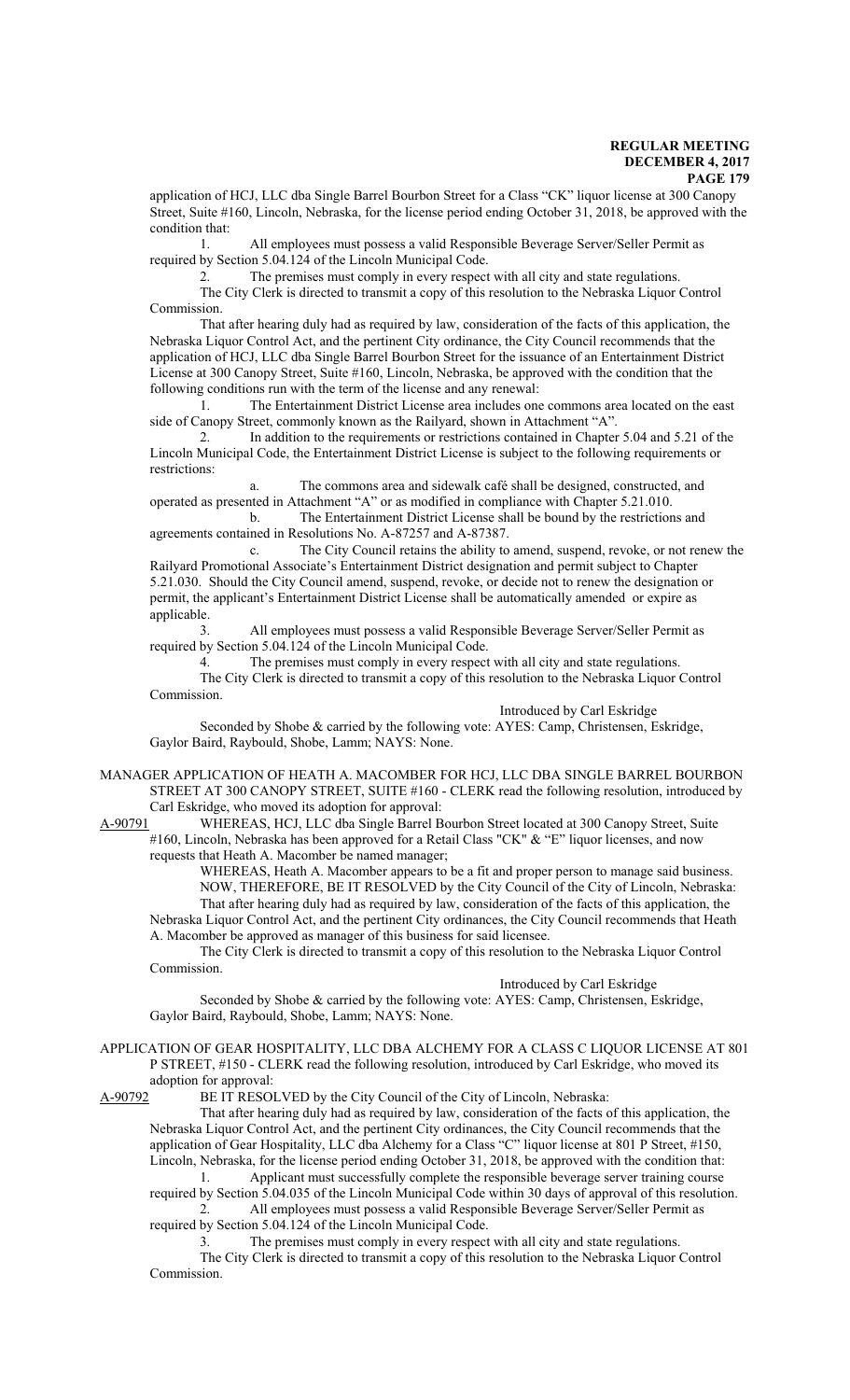#### Introduced by Carl Eskridge

Seconded by Shobe & carried by the following vote: AYES: Christensen, Eskridge, Gaylor Baird, Raybould, Shobe, Lamm; NAYS: None; RECUSED: Camp.

MANAGER APPLICATION OF GREGG M. NELSON FOR GEAR HOSPITALITY, LLC DBA ALCHEMY AT 801 P STREET, #150 - CLERK read the following resolution, introduced by Carl Eskridge, who moved its adoption for approval:

A-90793 WHEREAS, Gear Hospitality, LLC dba Alchemy located at 801 P Street, #150, Lincoln, Nebraska has been approved for a Retail Class "C" liquor license, and now requests that Gregg M. Nelson be named manager;

WHEREAS, Gregg M. Nelson appears to be a fit and proper person to manage said business. NOW, THEREFORE, BE IT RESOLVED by the City Council of the City of Lincoln, Nebraska: That after hearing duly had as required by law, consideration of the facts of this application, the Nebraska Liquor Control Act, and the pertinent City ordinances, the City Council recommends that Gregg

M. Nelson be approved as manager of this business for said licensee.

The City Clerk is directed to transmit a copy of this resolution to the Nebraska Liquor Control Commission.

#### Introduced by Carl Eskridge

Seconded by Shobe & carried by the following vote: AYES: Christensen, Eskridge, Gaylor Baird, Raybould, Shobe, Lamm; NAYS: None; RECUSED: Camp

APPLICATION OF BH OPERATOR, LLC DBA CLOVERLEAF SUITES LINCOLN FOR A CLASS I LIQUOR LICENSE AT 200 SOUTH 68<sup>TH</sup> STREET PLACE - CLERK read the following resolution, introduced by Carl Eskridge, who moved its adoption for approval:<br>A-90794 BE IT RESOLVED by the City Council of t

BE IT RESOLVED by the City Council of the City of Lincoln, Nebraska:

That after hearing duly had as required by law, consideration of the facts of this application, the Nebraska Liquor Control Act, and the pertinent City ordinances, the City Council recommends that the application of BH Operator, LLC dba Cloverleaf Suites Lincoln for a Class "I" liquor license at 200 South 68th Street Place, Lincoln, Nebraska, for the license period ending April 30, 2018, be approved with the condition that:

1. All employees must possess a valid Responsible Beverage Server/Seller Permit as required by Section 5.04.124 of the Lincoln Municipal Code.

2. The premises must comply in every respect with all city and state regulations.

The City Clerk is directed to transmit a copy of this resolution to the Nebraska Liquor Control Commission.

Introduced by Carl Eskridge

Seconded by Shobe & carried by the following vote: AYES: Camp, Christensen, Eskridge, Gaylor Baird, Raybould, Shobe, Lamm; NAYS: None.

MANAGER APPLICATION OF MARY BETH SMITH FOR BH OPERATOR, LLC DBA CLOVERLEAF SUITES LINCOLN AT 200 SOUTH 68<sup>TH</sup> STREET PLACE - CLERK read the following resolution, introduced by Carl Eskridge, who moved its adoption for approval:

A-90795 WHEREAS, BH Operator, LLC dba Cloverleaf Suites Lincoln located at 200 South 68th Street Place, Lincoln, Nebraska has been approved for a Retail Class "I" liquor license, and now requests that Mary Beth Smith be named manager;

WHEREAS, Mary Beth Smith appears to be a fit and proper person to manage said business.

NOW, THEREFORE, BE IT RESOLVED by the City Council of the City of Lincoln, Nebraska: That after hearing duly had as required by law, consideration of the facts of this application, the Nebraska Liquor Control Act, and the pertinent City ordinances, the City Council recommends that Mary Beth Smith be approved as manager of this business for said licensee.

The City Clerk is directed to transmit a copy of this resolution to the Nebraska Liquor Control Commission.

Introduced by Carl Eskridge

Seconded by Shobe & carried by the following vote: AYES: Camp, Christensen, Eskridge, Gaylor Baird, Raybould, Shobe, Lamm; NAYS: None.

# **PUBLIC HEARING - RESOLUTIONS**

PROVIDE SITING APPROVAL TO ALLOW CITY OWNED PROPERTY TO BE USED FOR FUTURE SOLID WASTE OPERATIONS AND TO ALLOW THE PERMITTING AND OPERATIONS OF SOLID WASTE DISPOSAL AREAS AND SOLID WASTE PROCESSING FACILITIES ON A PARCEL OF GROUND, CONTAINING APPROXIMATELY 710 ACRES, IN THE VICINITY OF HIGHWAY 77 AND BLUFF ROAD IN LANCASTER COUNTY, NEBRASKA - PRIOR to reading:<br>RAYBOULD Move to adopt the Substitute Resolution and the replacement document entitle

Move to adopt the Substitute Resolution and the replacement document entitled "Evaluation for Siting Approval" attached hereto.

Seconded by Lamm & carried by the following vote: AYES: Camp, Christensen, Eskridge, Gaylor Baird, Lamm, Raybould, Shobe; NAYS: None.

CLERK Read the following resolution, introduced by Jane Raybould, who moved its adoption as amended: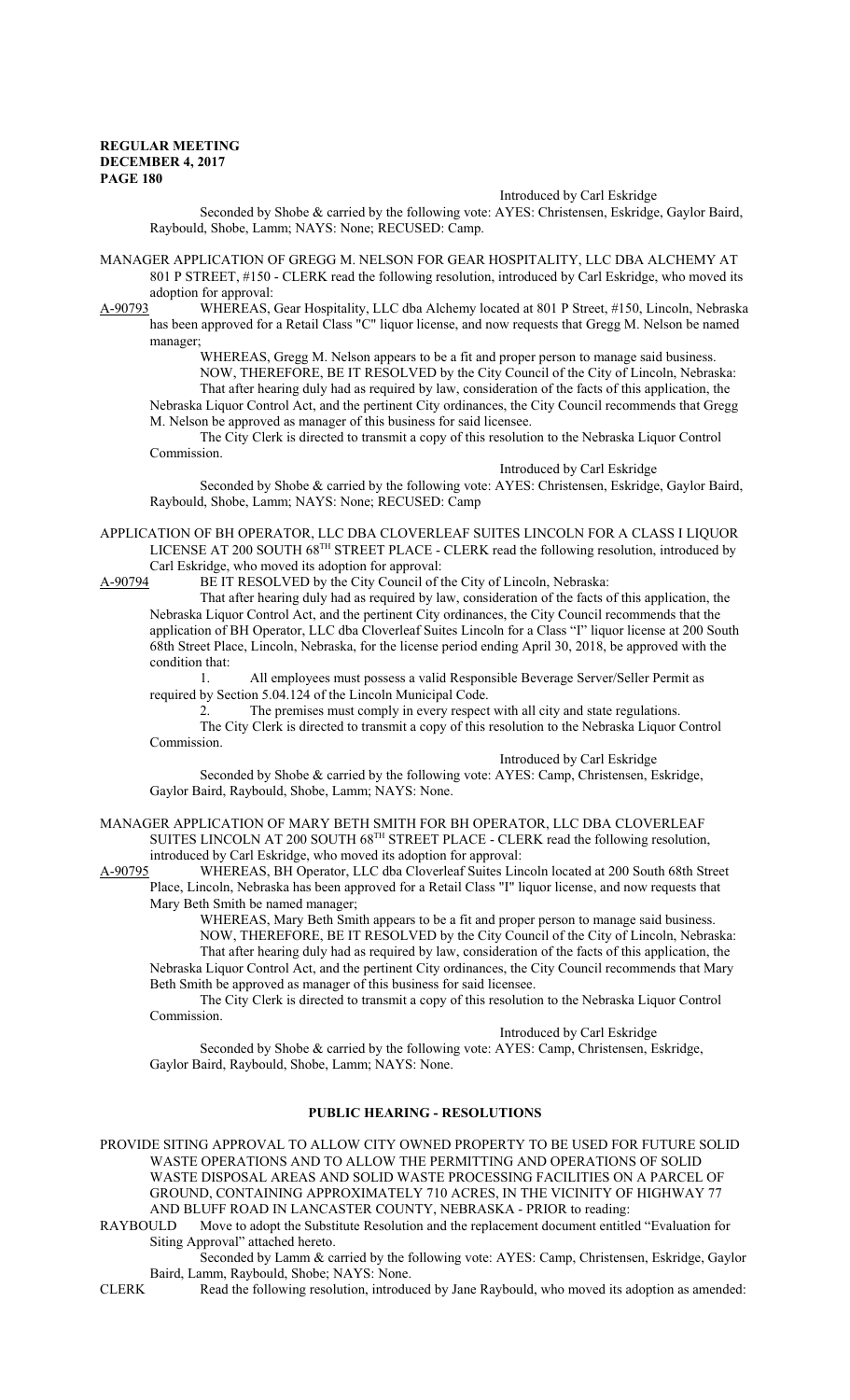A-90796 WHEREAS, the City is seeking to allow the City owned property to be used for future solid waste operations and to allow the permitting and operation of solid waste disposal areas and solid waste processing facilities on this parcel of ground, containing approximately 710 acres, in the vicinity of

Highway 77 and Bluff Road in Lancaster County, Nebraska; and

WHEREAS, Nebr. Rev. Stat. §13-2035 requires that a hearing be held by the City Council and its approval given before the Nebraska Department of Environmental Quality may grant a permit for a solid waste disposal area or solid waste processing facility; and

WHEREAS, the City has submitted information to the City Council and the City Council has considered the criteria established by Nebr. Rev. Stat. §13-1703; and

WHEREAS, the required notice has been properly given in accordance with the provisions of Nebr. Rev. Stat. §13-1704.

NOW, THEREFORE, BE IT RESOLVED by the City Council (the "Council") of the City of Lincoln, Nebraska (the "City") as follows:

That the City Council of the City of Lincoln finds and determines that the City owned property generally described as:

Section 21 and the north half of the north half of Section 28, except existing or proposed public right-of-way, Township 11 North, Range 7 East of the 6th P.M., Lancaster County, Nebraska, containing approximately 710 acres.

which property is generally located east and south of U.S. Highway 77 and Bluff Road, and north and west of Interstate 80 and 70th Street in Lancaster County, is an area which is suitable for solid waste management operations, including: "solid waste disposal area" and "solid waste processing facility" within the definitions contained in Nebr. Rev. Stat. 13-1701 and Nebraska Department of Environmental Quality Title 132 – Integrated Solid Waste Management Regulations.

BE IT FURTHER RESOLVED, that the City Clerk is to execute the certification which is attached hereto, marked as Attachment "A", and made part hereof by reference and the City Clerk is directed to provide the completed certification and a copy of this Resolution to the applicant and the Nebraska Department of Environmental Quality upon request.

Final Vote

Moved by Bennie Shobe:

Seconded by Eskridge & carried by the following vote: AYES: Camp, Christensen, Eskridge, Gaylor Baird, Raybould, Shobe, Lamm; NAYS: None.

ACCEPTING THE REPORT OF NEW AND PENDING CLAIMS AGAINST THE CITY AND APPROVING DISPOSITION OF CLAIMS SET FORTH FOR THE PERIOD OF NOVEMBER 1-15, 2017 - CLERK read the following resolution, introduced by Bennie Shobe, who moved its adoption:

A-90797 BE IT RESOLVED by the City Council of the City of Lincoln, Nebraska:

That the claims listed in the attached report, marked as Exhibit "A", dated November 16, 2017, of various new and pending tort claims filed against the City of Lincoln with the Office of the City Attorney or the Office of the City Clerk, as well as claims which have been disposed of, are hereby received as required by Neb. Rev. Stat. § 13-905 (Reissue 1997). The dispositions of claims by the Office of the City Attorney, as shown by the attached report, are hereby approved:

DENIED CLAIMS ALLOWED/SETTLED CLAIMS None Nationwide a/s/o Michael & Sandra Miller \$2,119.88

The City Attorney is hereby directed to mail to the various claimants listed herein a copy of this resolution which shows the final disposition of their claim.

Introduced by Bennie Shobe

Seconded by Lamm & carried by the following vote: AYES: Camp, Christensen, Eskridge, Gaylor Baird, Raybould, Shobe, Lamm; NAYS: None.

RESOLUTION APPROVING THE ISSUANCE OF NOT TO EXCEED \$40,985,000 PRINCIPAL AMOUNT OF CORRECTIONAL FACILITY REFUNDING BONDS, SERIES 2017, TO BE ISSUED BY LANCASTER COUNTY CORRECTIONAL FACILITY JOINT PUBLIC AGENCY - CLERK read the following resolution, introduced by Bennie Shobe, who moved its adoption:<br>A-90798 A RESOLUTION OF THE CITY OF LINCOLN, NEBR

A RESOLUTION OF THE CITY OF LINCOLN, NEBRASKA APPROVING THE ISSUANCE OF NOT TO EXCEED \$40,985,000 PRINCIPAL AMOUNT OF LANCASTER COUNTY CORRECTIONAL FACILITY JOINT PUBLIC AGENCY CORRECTIONAL FACILITY REFUNDING BONDS, AND RELATED MATTERS.

BE IT RESOLVED BY THE COUNCIL OF THE CITY OF LINCOLN, NEBRASKA:

Section 1. The City Council (the "Council") of The City of Lincoln, Nebraska (the "City") hereby finds and determines as follows:

(a) Pursuant to 08R-207, the Council has heretofore authorized the execution and delivery of the Joint Public Agency Agreement Creating the Lancaster County Correctional Facility Joint Public Agency dated September 9, 2008 (the "Agreement") between the City and The County of Lancaster, Nebraska (the "County") creating the Lancaster County Correctional Facility Joint Public Agency (the "Agency") for the purpose of financing the construction, equipping and furnishing of correctional facilities (the "Project") to be operated by the County for the benefit of the City and the County.

(b) The Agency issued its \$64,390,000 principal amount of Correctional Facility Bonds, Series 2009, dated February 12, 2009 (the "2009 Bonds") for the purpose of constructing, equipping and furnishing the Project.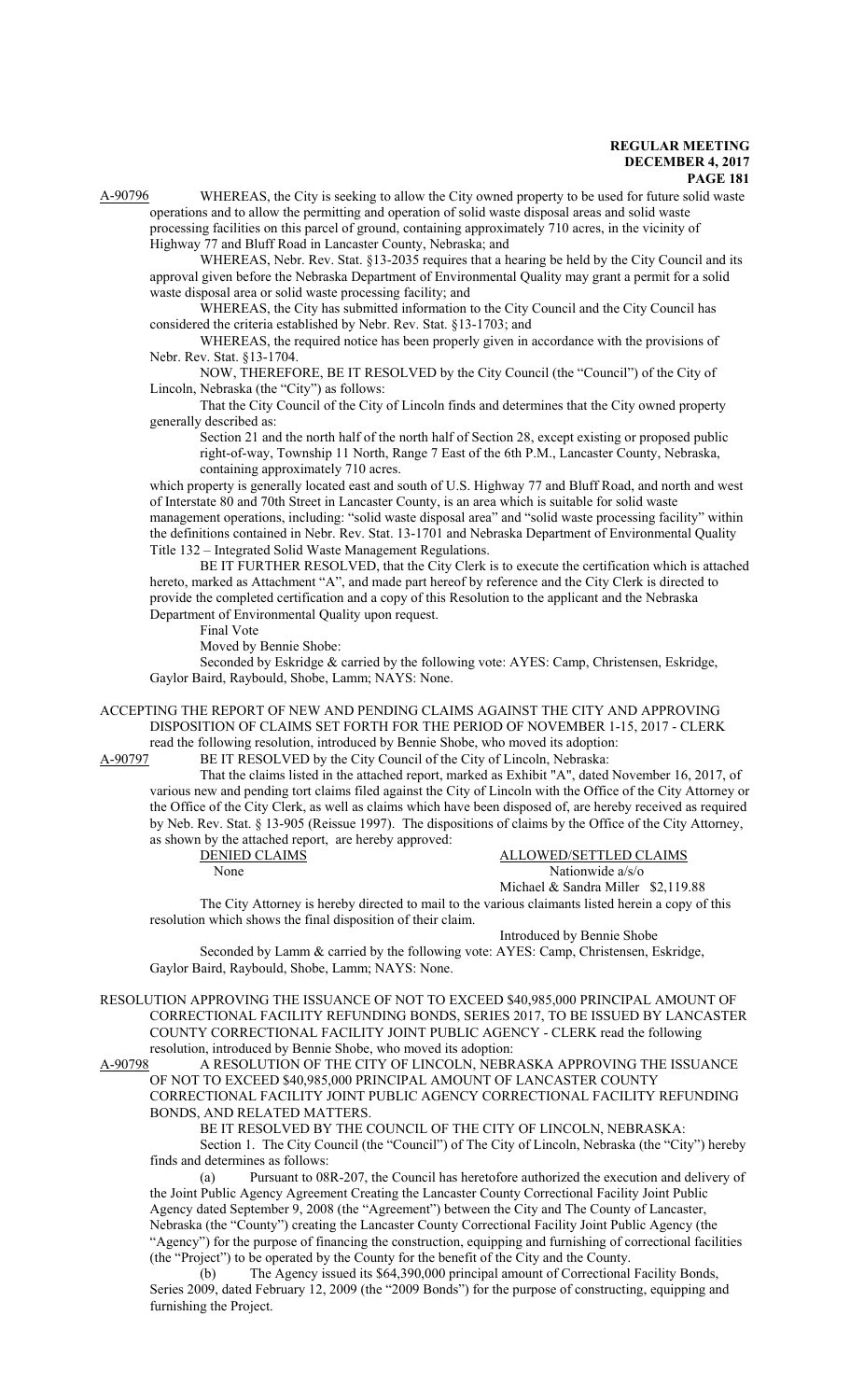(c) Since the issuance of the 2009 Bonds, the rates of interest available in the markets have declined so that the Agency can effect a savings in interest costs by providing for payment and redemption of all of the outstanding 2009 Bonds through the issuance of refunding bonds of the Agency.

(d) The City, the County and the Agency have determined that it is necessary, desirable, advisable and in the best interests of the City, the County and the Agency that the Agency issue not to exceed \$40,985,000 in aggregate principal amount of its Correctional Facility Refunding Bonds dated the date of delivery thereof (the "Bonds"), for the purpose of providing funds which, together with other funds of the Agency legally available for such purposes, shall be sufficient for the payment and redemption of the outstanding 2009 Bonds on the date such bonds are called for redemption.

(e) Article VI of the Agreement provides that the Agency shall not issue any bonds or other form of indebtedness without the question of such bonds or indebtedness being first presented to, and approved by, the Mayor and Council of the City and the Board of Commissioners of the County.

Section 2. The issuance of the Bonds in an aggregate principal amount not to exceed \$40,985,000 having the principal maturities, interest rates, redemption provisions and such other terms determined in accordance with the terms and conditions specified in the resolution of the Agency authorizing the issuance of the Bonds is hereby ratified, confirmed and approved.

Section 3. This resolution shall take effect and be in force from and after its passage and publication according to law.

Introduced by Bennie Shobe Seconded by Eskridge & carried by the following vote: AYES: Camp, Christensen, Eskridge, Gaylor Baird, Raybould, Shobe, Lamm; NAYS: None.

# **PUBLIC HEARING ORDINANCES - 2ND READING & RELATED RESOLUTIONS - SEE BELOW**

- ORDINANCE AUTHORIZING AND PROVIDING FOR THE ISSUANCE OF NOT TO EXCEED \$14,000,000 AGGREGATE STATED PRINCIPAL AMOUNT OF WATER REFUNDING BONDS OF THE CITY OF LINCOLN, NEBRASKA - PRIOR to reading:<br>RAYBOULD Moved to withdraw Bill No. 17-161.
- Moved to withdraw Bill No. 17-161.
	- Seconded by Lamm & carried by the following vote: AYES: Camp, Christensen, Eskridge, Gaylor Baird, Lamm, Raybould, Shobe; NAYS: None.

The ordinance, having been **WITHDRAWN**, was assigned the File **#38-4684** & was placed on file in the Office of the City Clerk.

- APPROVING A LEASE AGREEMENT BETWEEN THE CITY OF LINCOLN AND EXTENET SYSTEMS, INC. FOR THE PURPOSE OF INSTALLING SMALL CELL WIRELESS TECHNOLOGY ON CITY OWNED STREET LIGHT POLES - CLERK read an ordinance, introduced by Bennie Shobe, accepting and approving the Master Lease Agreement between the City of Lincoln and ExteNet Systems, Inc. for the purpose of installing small cell wireless technology on City owned street light poles, the second time.
- ADDING A NEW SECTION 9.08.120 TO PROVIDE FOR PROCEDURES FOR POLICE OFFICERS IN ISSUING CITATIONS FOR A VIOLATION OF THE CITY CODE AND GROUNDS FOR DETERMINING IF DETENTION IS NECESSARY - CLERK read an ordinance, introduced by Bennie Shobe, amending Chapter 9.08 of the Lincoln Municipal Code to add a new section numbered 9.08.120 to provide for procedures for police officers in issuing citations for a violation of the city code and grounds for determining if detention is necessary, the second time.
- CONSENT AMENDMENTS ORDINANCE AMENDING SECTIONS 24.05.240, 24.05.250, AND 24.05.270 TO MOVE EXAMINATION RESPONSIBILITIES TO THE EXAMINING BOARD OF PLUMBERS AND REPEALING SECTIONS 24.05.240, 24.05.250, AND 24.05.270 OF THE LINCOLN MUNICIPAL CODE AS HITHERTO EXISTING - CLERK read an ordinance, introduced by Bennie Shobe, amending Sections 24.05.240, 24.05.250, and 24.05.270 of the Lincoln Municipal Code to move examination responsibilities to the Examining Board of Plumbers and repealing Sections 24.05.240, 24.05.250, and 24.05.270 of the Lincoln Municipal Code as hitherto existing, the second time.
- AMENDING SECTION 9.24.140 TO PROVIDE FOR MORE SPECIFIC TERMS AND CONDITIONS FOR LARCENY; AMENDING SECTION 9.24.160 TO RAISE THE MAXIMUM LEVEL FOR THEFT OF SERVICES COVERED UNDER THE CODE; BY ADDING A NEW SECTION 9.24.165 TITLED CONSOLIDATION OF THEFT OFFENSES TO PROVIDE FOR THE PROSECUTION OF CONDUCT IN SECTIONS 9.24.120 TO 9.24.160 AS A SINGLE OFFENSE EMBRACING THE SEPARATELY ENUMERATED OFFENSES; AMENDING SECTION 9.24.190 TO PROVIDE MORE CLEAR AND DEFINITE TERMS AND CONDITIONS FOR LOITERING AND TRESPASSING; AND REPEALING SECTIONS 9.24.140, 9.24.160, AND 9.24.190 OF THE LINCOLN MUNICIPAL CODE AS HITHERTO EXISTING - CLERK read an ordinance, introduced by Bennie Shobe, amending Chapter 9.24 of the Lincoln Municipal Code by amending Section 9.24.140 Larceny; Defined to provide for more specific terms and conditions for Larceny; by amending Section 9.24.160 Theft of Services to raise the maximum level for theft of services covered under the Code; by adding a new section numbered Section 9.24.165 titled Consolidation of Theft Offenses to provide for the prosecution of conduct in Sections 9.24.120 to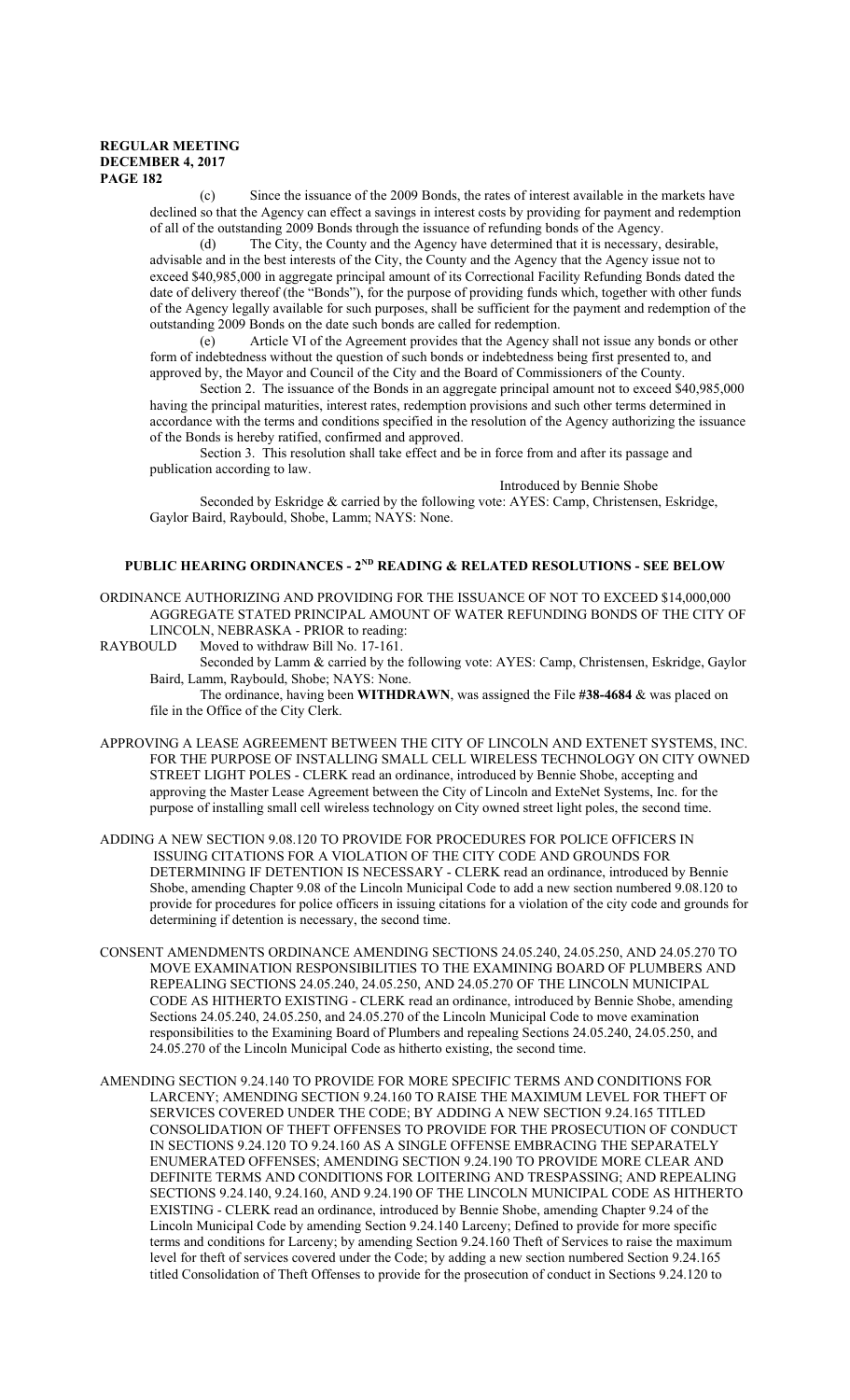9.24.160 as a single offense embracing the separately enumerated offenses; and by amending Section 9.24.190 Loitering and Trespass; Windowpeeping as Evidence to provide more clear and definite terms and conditions for Loitering and Trespassing; and repealing Sections 9.24.140, 9.24.160, and 9.24.190 as hitherto existing, the second time.

- AMENDING SECTION 10.06.080 TO ALLOW FOR ENFORCEMENT OF PENALTIES FOR REFUSAL TO SIGN TRAFFIC CITATIONS AND REPEALING SECTION 10.06.080 OF THE LINCOLN MUNICIPAL CODE AS HITHERTO EXISTING - CLERK read an ordinance, introduced by Bennie Shobe, amending Title 10 of the Lincoln Municipal Code relating to persons who refuse to sign citations issued to them by police officers, the second time.
- AMENDING SECTIONS 10.08.010, 10.08.020, 10.08.040, AND 10.08.050 TO BE CONSISTENT WITH STATE LAW AND ALLOW FOR ENFORCEMENT OF THE LAW REGARDING MOTOR VEHICLE REGISTRATION AND LICENSE PLATES AND REPEALING SECTIONS 10.08.010, 10.08.020, 10.08.040, AND 10.08.050 OF THE LINCOLN MUNICIPAL CODE AS HITHERTO EXISTING - CLERK read an ordinance, introduced by Bennie Shobe, amending Title 10 of the Lincoln Municipal Code relating to registration of motor vehicles and trailers, the second time.
- AMENDING SECTION 10.12.030 TO ADD NEW TRAFFIC CONTROL RED ARROW TO THE TRAFFIC CONTROL LEGEND; AMENDING SECTIONS 10.14.200(B) AND 10.14.220 TO ADD LANGUAGE ON HOW DRIVERS SHALL PROCEED IN TRAFFIC WHEN THERE IS A STEADY CIRCULAR RED LIGHT OR RED ARROW; AND REPEALING SECTIONS 10.12.030, 10.14.200, AND 10.14.220 OF THE LINCOLN MUNICIPAL CODE AS HITHERTO EXISTING - CLERK read an ordinance, introduced by Bennie Shobe, amending Chapter 10.12 of the Lincoln Municipal Code relating to Traffic Control Devices by amending Section 10.12.030 to add new traffic control Red Arrow to the Traffic Control Legend; amending Chapter 10.14 relating to Rules of the Road by amending Section 10.14.200(b) relating to U-Turn Only at Street Intersections; and amending Section 10.14.220 relating to Turns Restricted at Intersections With Automatic Signals to add language on how drivers shall proceed in traffic when there is a steady circular red light or red arrow; and repealing Sections 10.12.030, 10.14.200, and 10.14.220 of the Lincoln Municipal Code as hitherto existing, the second time.
- AMENDING SECTION 10.14.190 TO PROVIDE THAT LEFT TURNS SHALL BE MADE, AS NEARLY AS PRACTICABLE, IN THE EXTREME LEFT-HAND LANE AND REPEALING SECTION 10.14.190 OF THE LINCOLN MUNICIPAL CODE AS HITHERTO EXISTING - CLERK read an ordinance, introduced by Bennie Shobe, amending Section 10.14.190 of the Lincoln Municipal Code to provide that left turns shall be made, as nearly as practicable, in the extreme left-hand lane and repealing Section 10.14.190 of the Lincoln Municipal Code as hitherto existing, the second time.
- AMENDING SECTION 10.14.420 TO HAVE A PENALTY CONSISTENT WITH STATE LAW FOR THE SAME VIOLATION AND REPEALING SECTION 10.14.420 OF THE LINCOLN MUNICIPAL CODE AS HITHERTO EXISTING - CLERK read an ordinance, introduced by Bennie Shobe, amending Section 10.14.420 of the Lincoln Municipal Code to have a penalty consistent with state law for the same violation and repealing Section 10.14.420 of the Lincoln Municipal Code as hitherto existing, the second time.
- AMENDING SECTION 10.16.030 TO BE CONSISTENT WITH STATE LAW AND REPEALING SECTION 10.16.030 OF THE LINCOLN MUNICIPAL CODE AS HITHERTO EXISTING - CLERK read an ordinance, introduced by Bennie Shobe, amending Section 10.16.030 of the Lincoln Municipal Code to be consistent with state law and repealing Section 10.16.030 of the Lincoln Municipal Code as hitherto existing, the second time.
- AMENDING SECTION 10.16.063 PURSUANT TO RECENT CHANGES TO NEB. REV. STAT. § 60-4, 108 AND NEB. REV. STAT. § 60-4, 109 TO ALLOW A SENTENCE OF PROBATION WITHOUT FURTHER LICENSE REVOCATION AFTER CONVICTION FOR THIS OFFENSE AND REPEALING SECTION 10.16.063 OF THE LINCOLN MUNICIPAL CODE AS HITHERTO EXISTING - CLERK read an ordinance, introduced by Bennie Shobe, amending Title 10 of the Lincoln Municipal Code relating to driving a motor vehicle while having an operator's license that has been suspended, revoked, or impounded, the second time.
- AMENDING SECTION 10.16.065 TO BE CONSISTENT WITH STATE LAW FOR THE SAME OFFENSES PURSUANT TO NEB. REV. STAT. § 60-4, 108 AND REPEALING SECTION 10.16.065 OF THE LINCOLN MUNICIPAL CODE AS HITHERTO EXISTING - CLERK read an ordinance, introduced by Bennie Shobe, amending Title 10 of the Lincoln Municipal Code relating to driving a motor vehicle while having an operator's license that has been suspended, revoked, or impounded, the second time.
- AMENDING SECTION 10.30.080 TO CLARIFY WHERE SOLICITING ACTIVITIES ARE PROHIBITED TO PROTECT PEDESTRIAN AND MOTOR VEHICLE SAFETY AND REPEALING SECTION 10.30.080 OF THE LINCOLN MUNICIPAL CODE AS HITHERTO EXISTING - CLERK read an ordinance, introduced by Bennie Shobe, amending Section 10.30.080 of the Lincoln Municipal Code relating to Pedestrians; Soliciting Employment, Business, or Contribution Prohibited; and repealing Section 10.30.080 of the Lincoln Municipal Code as hitherto existing, the second time.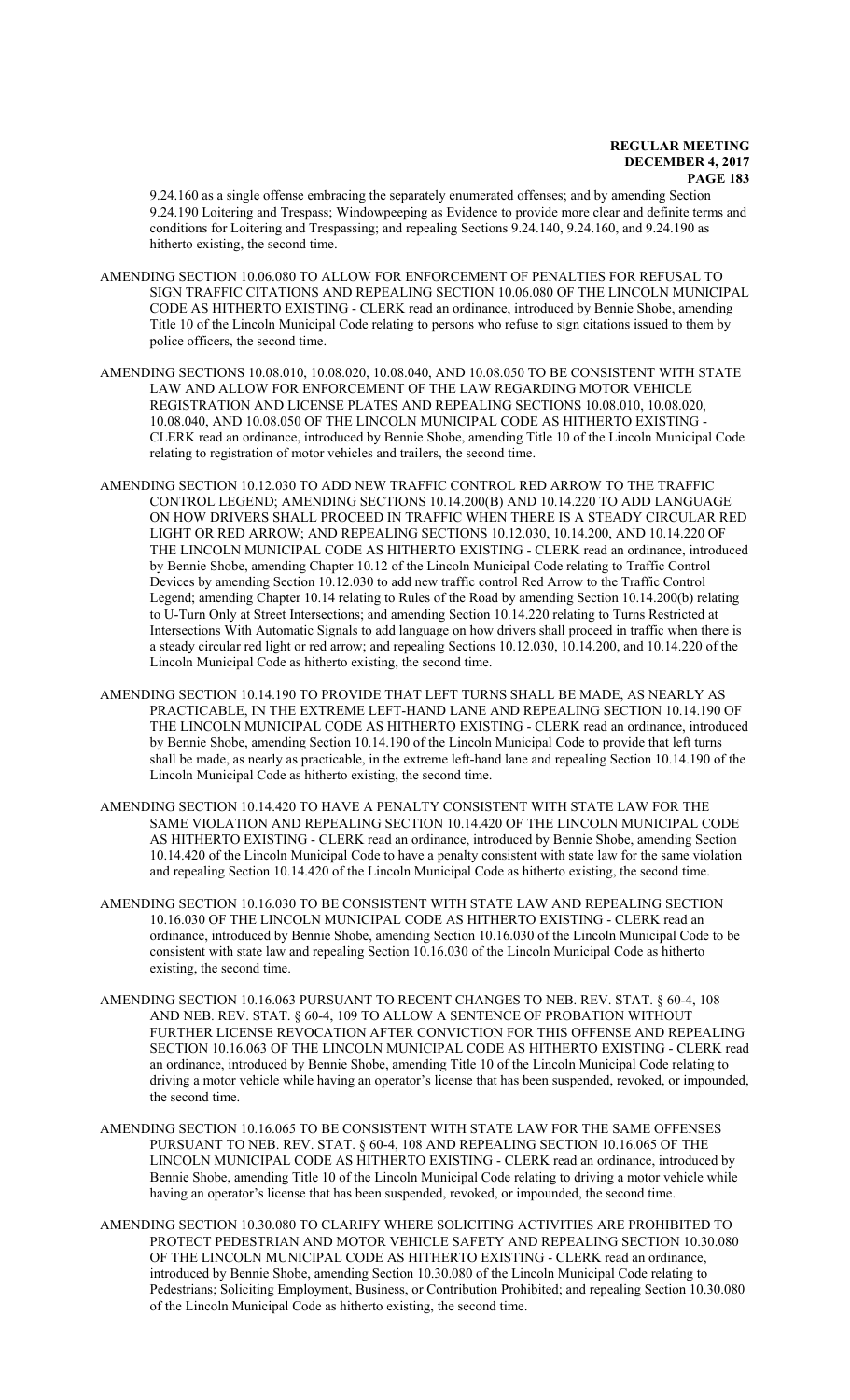- AMENDING SECTION 10.32.070 TO CLARIFY THAT ANY MOTOR VEHICLE THAT EXCEEDS THE PROHIBITED LENGTH OR WIDTH WITH OR WITHOUT A TRAILER ATTACHED CANNOT BE PARKED IN CERTAIN RESIDENTIAL ZONING DISTRICTS AND REPEALING SECTION 10.32.070 OF THE LINCOLN MUNICIPAL CODE AS HITHERTO EXISTING - CLERK read an ordinance, introduced by Bennie Shobe, amending Section 10.32.070 of the Lincoln Municipal Code relating to Parking of Vehicle on Street Adjacent to Residentially Zoned Property and repealing Section 10.32.070 of the Lincoln Municipal Code as hitherto existing, the second time.
- CONSENT AMENDMENT ORDINANCE AMENDING SECTION 2.42.040 TO MOVE THE WORKFORCE INVESTMENT OPPORTUNITY ADMINISTRATION FROM THE URBAN DEVELOPMENT DEPARTMENT TO THE MAYOR'S OFFICE AND REPEALING SECTION 2.42.040 OF THE LINCOLN MUNICIPAL CODE AS HITHERTO EXISTING - CLERK read an ordinance, introduced by Bennie Shobe, amending Section 2.42.040 of the Lincoln Municipal Code to move the Workforce Investment Opportunity Administration from the Urban Development Department to the Mayor's Office and repealing Section 2.42.040 of the Lincoln Municipal Code as hitherto existing, the second time.
- CONSENT AMENDMENTS ORDINANCE AMENDING SECTION 8.08.030 TO DECLARE THE VIOLATION OF THIS CODE SECTION TO BE A PUBLIC NUISANCE RATHER THAN A CRIME AND REPEALING SECTION 8.08.030 OF THE LINCOLN MUNICIPAL CODE AS HITHERTO EXISTING - CLERK read an ordinance, introduced by Bennie Shobe, amending Section 8.08.030 of the Lincoln Municipal Code to declare the violation of this code section to be a public nuisance rather than a crime and repealing Section 8.08.030 of the Lincoln Municipal Code as hitherto existing, the second time.
- CONSENT AMENDMENTS ORDINANCE AMENDING SECTION 9.36.090 TO ALLOW FOR THE TRANSPORTATION OF LEGAL FIREWORKS WITHOUT PRIOR NOTIFICATION OF THE LINCOLN POLICE DEPARTMENT AND REPEALING SECTION 9.36.090 OF THE LINCOLN MUNICIPAL CODE AS HITHERTO EXISTING - CLERK read an ordinance, introduced by Bennie Shobe, amending Section 9.36.090 of the Lincoln Municipal Code to allow for the transportation of legal fireworks without prior notification of the Lincoln Police Department and repealing Section 9.36.090 of the Lincoln Municipal Code as hitherto existing, the second time.
- CONSENT AMENDMENTS ORDINANCE AMENDING SECTION 4.04.020 TO CLARIFY THAT THE CHARTER REVISION COMMISSION IS REQUIRED TO MEET A MINIMUM OF ONCE ANNUALLY RATHER THAN TWICE ANNUALLY AND REPEALING SECTION 4.04.020 OF THE LINCOLN MUNICIPAL CODE AS HITHERTO EXISTING - CLERK read an ordinance, introduced by Bennie Shobe, amending Chapter 4.04 of the Lincoln Municipal Code to clarify that the Charter Revision Commission is required to meet a minimum of once annually rather than twice annually and repealing Section 4.04.020 of the Lincoln Municipal Code as hitherto existing, the second time.

CONSENT AMENDMENTS ORDINANCE AMENDING SECTIONS 4.20.010, 4.20.020, 4.20.030, AND 4.20.050 TO CLARIFY THE TITLE OF LIBRARY BOARD MEMBERS, TO REMOVE UNNECESSARY LANGUAGE, AND REPEALING SECTIONS 4.20.010, 4.20.020, 4.20.030, AND 4.20.050 OF THE LINCOLN MUNICIPAL CODE AS HITHERTO EXISTING - PRIOR to reading: GAYLOR BAIRD Moved to withdraw Bill No. 17-180.

Seconded by Raybould & carried by the following vote: AYES: Camp, Christensen, Eskridge, Gaylor Baird, Lamm, Raybould, Shobe; NAYS: None.

The ordinance, having been **WITHDRAWN**, was assigned the File **#38-4685** & was placed on file in the Office of the City Clerk.

- TECHNICAL AMENDMENTS ORDINANCE AMENDING SECTIONS 20.06.040, 20.06.237, 20.10.230, 20.10.235, AND 24.05.220 TO REFLECT THE CORRECT REFERENCES TO THE RECENTLY ADOPTED LINCOLN MECHANICAL CODE AND LINCOLN PLUMBING CODE, AND REPEALING SECTIONS 20.06.040, 20.06.237, 20.10.230, 20.10.235, AND 24.05.220 OF THE LINCOLN MUNICIPAL CODE AS HITHERTO EXISTING - CLERK read an ordinance, introduced by Bennie Shobe, amending Chapter 20.06 of the Lincoln Municipal Code relating to Lincoln Building Code by amending Sections 20.06.040 and 20.06.237 to reflect the correct references to the recently adopted Lincoln Mechanical Code and Lincoln Plumbing Code chapters; amending Section 20.10 relating to Lincoln Residential Building Code by amending Sections 20.10.230 and 20.10.235 to reflect the correct references to the recently adopted Lincoln Mechanical Code chapter; amending Chapter 24.05 relating to Gas Piping Code by amending Section 24.05.220 to reflect the correct references to the recently adopted Lincoln Plumbing Code chapter; and repealing Sections 20.06.040, 20.06.237, 20.10.230, 20.10.235, and 24.05.220 as hitherto existing, the second time.
- CONSENT AMENDMENTS ORDINANCE REPEALING SECTION 10.32.025 AS THE VOLUNTEER POSITION OF CITIZEN HANDICAPPED PARKING PATROL OFFICER IS NO LONGER BEING UTILIZED BY THE LINCOLN POLICE DEPARTMENT - CLERK read an ordinance, introduced by Bennie Shobe, repealing Section 10.32.025 from the Lincoln Municipal Code as the volunteer position of Citizen Handicapped Parking Patrol Officer is no longer being utilized by the Lincoln Police Department, the second time.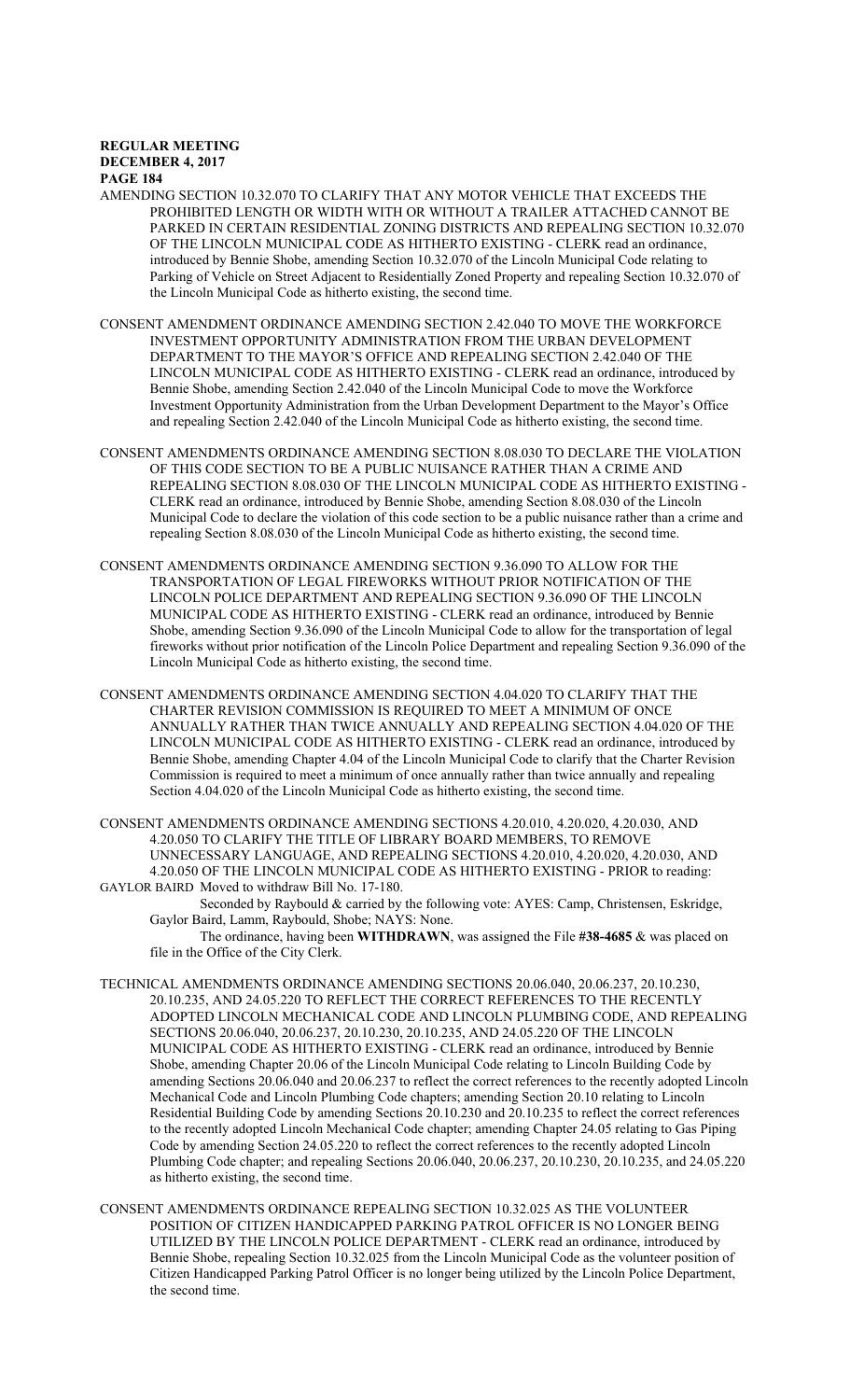CONSENT AMENDMENTS ORDINANCE AMENDING SECTION 2.18.020 TO RAISE THE LIMIT ON MICRO PURCHASES FROM \$3,000 TO \$5,000 AND REPEALING SECTION 2.18.020 OF THE LINCOLN MUNICIPAL CODE AS HITHERTO EXISTING - - PRIOR to reading. LAMM Moved to withdraw Bill No. 17-183.

Seconded by Eskridge & carried by the following vote: AYES: Camp, Christensen, Eskridge, Gaylor Baird, Lamm, Raybould, Shobe; NAYS: None.

The ordinance, having been **WITHDRAWN**, was assigned the File **#38-4686** & was placed on file in the Office of the City Clerk.

- CONSENT AMENDMENTS ORDINANCE AMENDING SECTION 2.32.110 TO ELIMINATE THE PROVISION FOR THE FEE CHARGED BY THE POLICE DEPARTMENT FOR ACCIDENT REPORTS AND REPEALING SECTION 2.32.110 OF THE LINCOLN MUNICIPAL CODE AS HITHERTO EXISTING - CLERK read an ordinance, introduced by Bennie Shobe, amending Section 2.32.110 of the Lincoln Municipal Code to eliminate the provision for the fee charged by the Police Department for accident reports and repealing Section 2.32.110 of the Lincoln Municipal Code as hitherto existing, the second time.
- CONSENT AMENDMENTS ORDINANCE AMENDING SECTION 9.20.080 TO REPLACE THE PROHIBITION AGAINST PROFANE OR ABUSIVE LANGUAGE WITH PROHIBITION AGAINST REPEATED PANHANDLING AND REPEALING SECTION 9.20.080 OF THE LINCOLN MUNICIPAL CODE AS HITHERTO EXISTING - CLERK read an ordinance, introduced by Bennie Shobe, amending Section 9.20.080 of the Lincoln Municipal Code to replace the prohibition against profane or abusive language with a prohibition against repeated panhandling and repealing Section 9.20.080 of the Lincoln Municipal Code as hitherto existing, the second time.

# **ORDINANCES - 3RD READING & RELATED RESOLUTIONS**

CHANGE OF ZONE 17029 – APPLICATION OF PAR 5 PARTNERS, LLC FOR A CHANGE OF ZONE FROM O-2 SUBURBAN OFFICE DISTRICT, O-3 OFFICE PARK DISTRICT, AND I-2 INDUSTRIAL PARK DISTRICT TO I-3 EMPLOYMENT CENTER DISTRICT ON PROPERTY GENERALLY LOCATED AT NORTHWEST 1<sup>ST</sup> STREET AND WEST FLETCHER AVENUE. (RELATED ITEMS: 17-158, 17R-275) - CLERK read an ordinance, introduced by Jane Raybould, amending the Lincoln Zoning District Maps adopted by reference and made a part of Title 27 of the Lincoln Municipal Code, pursuant to Section 27.05.020 of the Lincoln Municipal Code, by changing the boundaries of the districts established and shown thereon, the third time.

- RAYBOULD Moved to pass the ordinance as read.
	- Seconded by Eskridge & carried by the following vote: AYES: Camp, Christensen, Eskridge, Gaylor Baird, Lamm, Raybould, Shobe: NAYS: None.

The ordinance, being numbered **#20585**, is recorded in Ordinance Book 34.

USE PERMIT 17007 – APPLICATION OF PAR 5 PARTNERS, LLC FOR A NEW I-3 USE PERMIT, WITH WAIVERS TO SETBACKS AND SIGN REGULATIONS, ON PROPERTY GENERALLY LOCATED AT NORTHWEST 1<sup>ST</sup> STREET AND WEST FLETCHER AVENUE. (RELATED ITEMS: 17-158, 17R-275) ACTION DATE: 12/4/17) - CLERK read the following resolution, introduced by Jane Raybould, who moved its adoption:

A-90799 WHEREAS, Par 5 Partners, LLC has submitted an application designated as Use Permit No. 17007 for a new I-3 Employment Center District Use Permit, with waivers to setbacks and sign regulations,

on property generally located at Northwest 1st Street and West Fletcher Avenue, and legally described as: Lots 1-3, Block 1 and Lots 1-4, Block 2, Highland Office Park; Outlot A, Highland Coalition 1st Addition; Lot 1, Highland Coalition 3rd Addition; Lots 4, 57, and 20 Irregular Tracts, the remaining portion of Lot 1, Block 1, Highland North; and a portion of Chadderton Circle, located in the East Half of Section 3, Township 10 North, Range 6 East of the 6th P.M. and the West Half of Section 2, Township 10 North, Range 6 East of the 6th P.M., Lincoln, Lancaster County, Nebraska.

WHEREAS, the real property adjacent to the area included within the site plan for this development will not be adversely affected; and

WHEREAS, said site plan together with the terms and conditions hereinafter set forth are consistent with the intent and purpose of Title 27 of the Lincoln Municipal Code to promote the public health, safety, and general welfare.

NOW, THEREFORE, BE IT RESOLVED by the City Council of the City of Lincoln, Nebraska: That the application of Par 5 Partners, LLC, hereinafter collectively referred to as "Permittee", for a new I-3 Employment Center District, with waivers to setbacks and sign regulations, on the property legally described above, be and the same is hereby granted upon condition that construction and operation of said development be in substantial compliance with said application, the site plan, and the following additional express terms, conditions, and requirements:

1. This permit approves an I-3 use permit with a waiver to reduce setbacks to zero feet on all internal property lines and the following adjustments to the regulations for freestanding and center signs: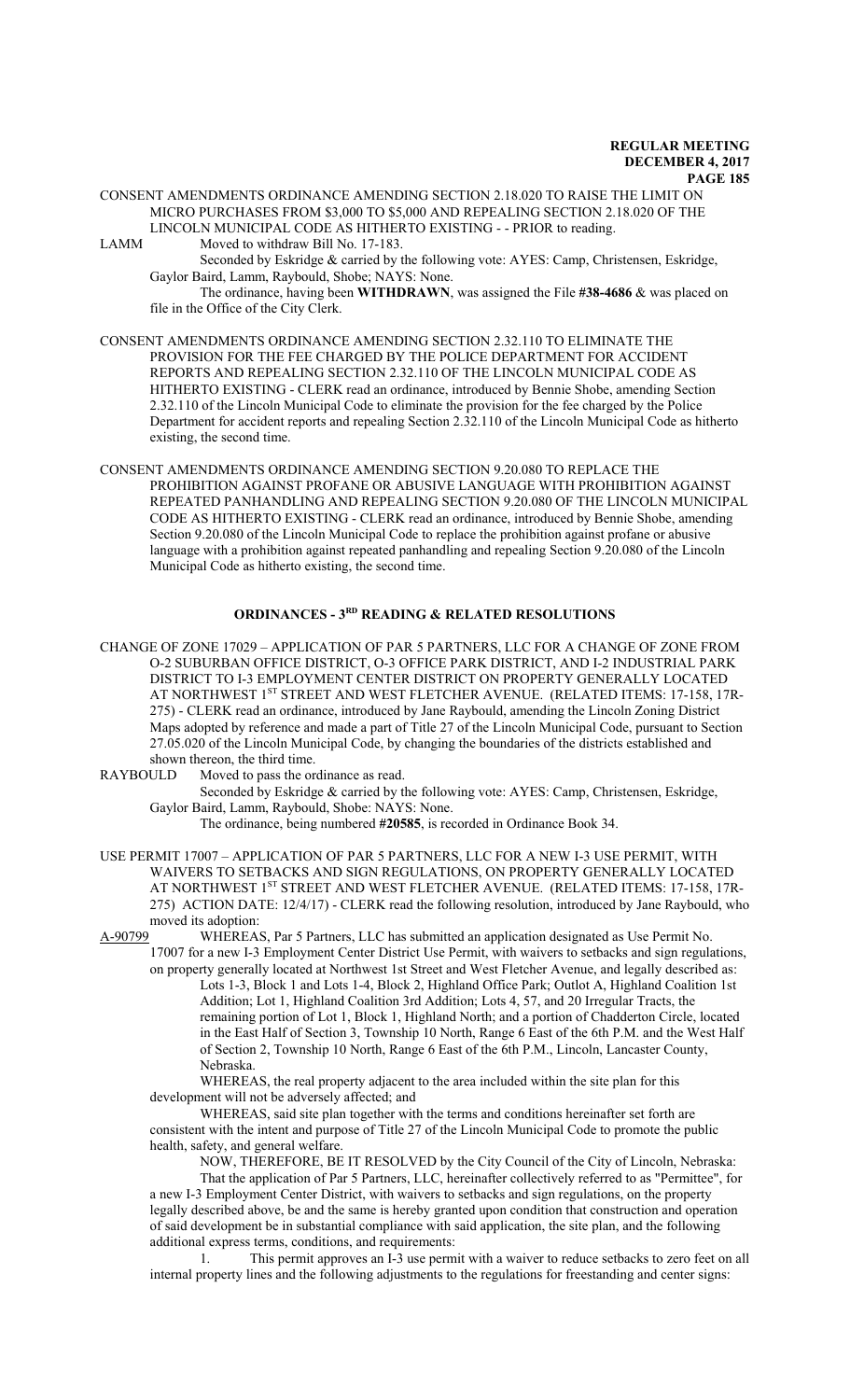construction.

(a) Center "Campus Identification" signs are allowed up to 150 square feet and 18 feet high. All three-dimensional sign elements in the sculptural art shall not count against the total sign area and height limit. One center sign allowed per street frontage on Highway 34 and on I-80 and at the intersection of West Fletcher Avenue and Northwest 1st Street. Unless otherwise noted, center signs shall be spaced a minimum of 50 feet apart. There shall be no spacing requirement from other freestanding signs for center signs. The center sign may identify one or more businesses. One business name may also serve as the name of the center. For signage purposes, the campus boundary is the same as the use permit boundary.

(b) Freestanding "Campus Entrance" signs may be located at each campus entrance. One sign per driveway or street entrance to the campus is permitted with no spacing requirements from other freestanding signs.

(c) Freestanding "Building Identification" signs may be located at each building with no spacing requirement from other freestanding signs.

(d) In addition to the freestanding and center signs described above, directional signs of up to 15 square feet and 6 feet high are allowed, one per driveway, with no spacing requirement from other freestanding signs.

2. The City Council approves associated request Change of Zone No. 17029.<br>3. Before a final plat is approved, the Permittee shall:

Before a final plat is approved, the Permittee shall:

(a) Cause to be prepared and submitted to the Planning Department a revised and reproducible final plot plan including 3 copies with the required revision as listed below:

(i) Add a note that reads, "The driveway access to West Fletcher Avenue within approximately 60 feet of Highway 34 is relinquished per City Council Resolution No. A-86362 and will be removed/re-graded and seeded at the owner's expense."

(b) Provide documentation from the Register of Deeds that the letter of acceptance as required by the approval of the special permit has been recorded.

4. Prior to receiving a building permit for new construction, Permittee shall:

(a) Submit an administrative amendment with a grading plan for the area of

(b) Dedicate the following easements if required: 1) a public storm drainage easement over the existing storm drainage ditch along West Fletcher Avenue from Highway 34 to Northwest 1st Street; and 2) a minimum flood corridor easement over the large channel cutting across the southeast portion of Lot 1, Highland Coalition 3rd Addition, to the satisfaction of the Public Works and Utilities Department.

5. Prior to any final plat involving Outlot A, Highlands Coalition 1st Addition, Permittee shall:

(a) Submit an administrative amendment with a grading plan for the area in Outlot A, Highlands Coalition 1st Addition.

6. Before occupying the buildings, all development and construction is to substantially comply with the approved plans.

7. The physical location of all setbacks and yards, buildings, parking and circulation elements, and similar matters must be in substantial compliance with the location of said items as shown on the approved site plan.

8. The terms, conditions, and requirements of this resolution shall run with the land and be binding upon the Permittee, its successors, and assigns.

9. The Permittee shall sign and return the letter of acceptance to the City Clerk. This step should be completed within 60 days following the approval of the special permit. The City Clerk shall file a copy of the resolution approving the special permit and the letter of acceptance with the Register of Deeds, filing fees therefor to be paid in advance by the Permittee. Building permits will not be issued unless the letter of acceptance has been filed.

10. The site plan as approved with this resolution voids and supersedes all previously approved site plans, however all resolutions/ordinances approving previous permits remain in force unless specifically amended by this resolution.

Introduced by Jane Raybould

Seconded by Eskridge & carried by the following vote: AYES: Camp, Christensen, Eskridge, Gaylor Baird, Raybould, Shobe, Lamm; NAYS: None.

# ANNEXATION 17017 – AMENDING THE LINCOLN CORPORATE LIMITS MAP BY ANNEXING APPROXIMATELY 156 ACRES OF PROPERTY GENERALLY LOCATED BETWEEN 84TH AND 105TH STREETS, BOTH NORTH AND SOUTH OF O STREET, INCLUDING THE ENTIRE HILLCREST HEIGHTS SUBDIVISION AND PROPERTIES IMMEDIATELY WEST AND SOUTH OF THE SUBDIVISION - PRIOR to reading:

LAMM Moved to amend Bill No. 17-159 as follows:

Delete from the legal description of the real property to be annexed, the property shown below as stricken on page 1, lines 7-9 and 15-17 as depicted by the cross-hatched area shown on Exhibit A attached hereto and incorporated herein by this reference: "Lots 1-6, Block 1, Lots 1-4, Block 2, Lots 1-8, Block 3, Lots 1-3, Block 4, Lots 1-5, Block 5, Lots 1-4, Block 6, Lots 1-9, Block 7, Lots 1-8, Block 8, and adjacent rights-of-way Hillcrest Heights; Lot 7 Irregular Tract, located in the Northeast Quarter of the Southwest Quarter and the Southeast Quarter of the Northwest Quarter of Section 26, Township 10 North, Range 7 East of the 6<sup>th</sup> P.M.; the West 370 feet of Lot D lying north of the former railroad right-of-way of a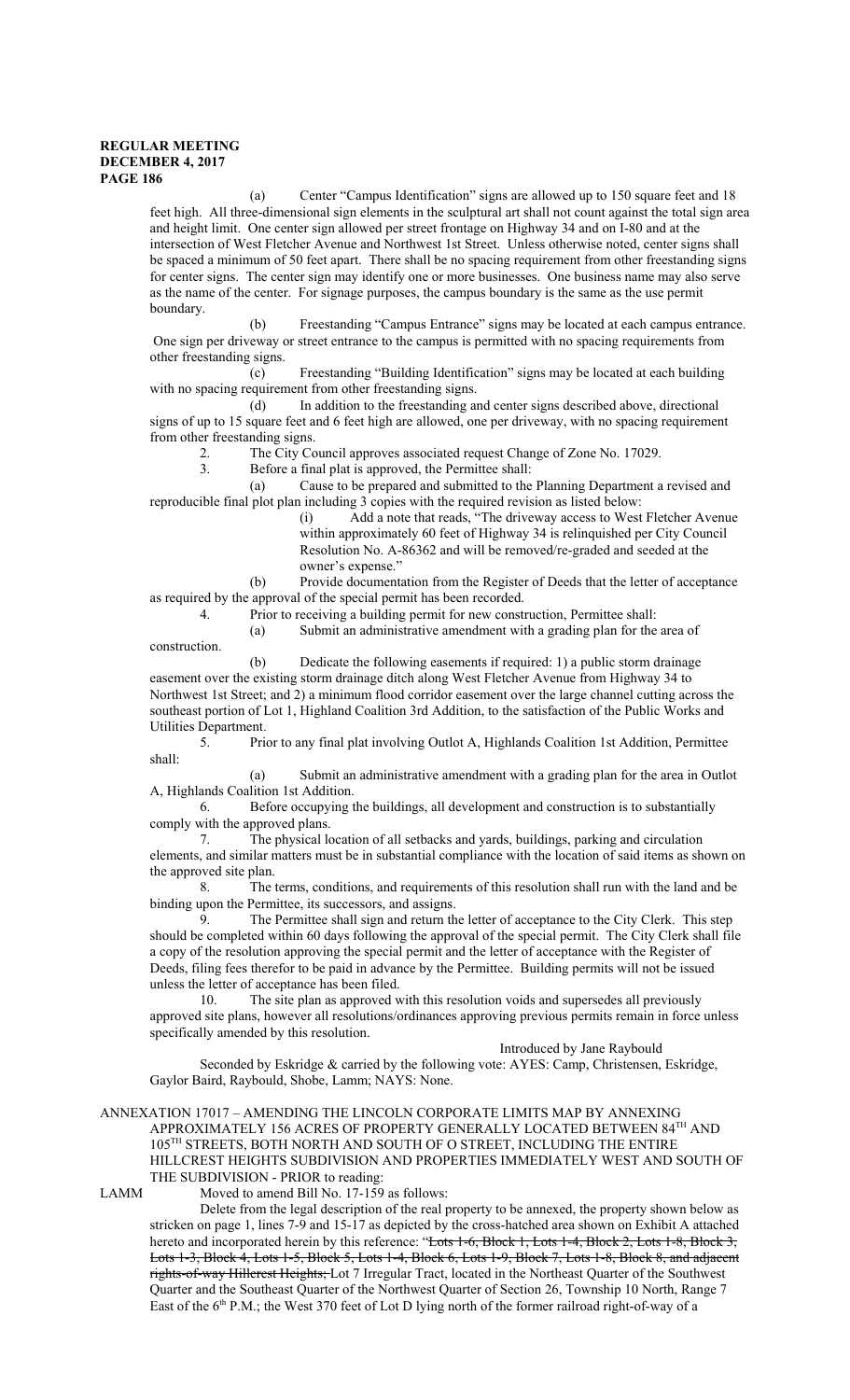Subdivision of the East Half of Section 26, Township 10 North, Range 7 East of the 6th P.M.; the remaining portion of Lot B of a Subdivision of the East Half of Section 26, Township 10 North, Range 7 East of the 6th P.M.; Lots 25 and 26 Irregular Tracts, located in the Southeast Quarter of Section 23, Township 10 North, Range 7 East of the 6th P.M.; and Lot 10 Irregular Tract and adjacent right-of-way, located in the Southwest Quarter of Section 24, Township 10 North, Range 7 East of the 6<sup>th</sup> P.M., all in Lancaster County, Nebraska;"

Seconded by Camp & **LOST** by the following vote: AYES: Camp, Christensen, Lamm; NAYS: Eskridge, Gaylor Baird, Raybould, Shobe.<br>ESKRIDGE Moved the amend Bill No. 17-15

Moved the amend Bill No.  $17-159$  as follows:

1. That Section 1 be amended by striking Lots 1-6, Block 1, Lots 1-4, Block 2, Lots 1-8, Block 3, Lots 1-3, Block 4, Lots 1-5, Block 5, Lots 1-4, Block 6, Lots 1-9, Block 7, Lots 1-8, Block 8 and the adjacent rights-of-way in Hillcrest Heights Addition as well as the remaining portion of Lot B of a Subdivision of the East Half of Section 26, Township 10 North, Range 7 East of the 6th P.M., all located in Lancaster County, Nebraska from the legal description provided.

2. That a new section be inserted immediately after Section 1 that reads as follows: "That Lots 1-6, Block 1; Lots 1-4, Block 2; Lots 1-8, Block 3; Lots 1-3, Block 4; Lots 1-5, Block 5; Lots 1-4, Block 6; Lots 1-9, Block 7; Lots 1-8, Block 8 and the adjacent rights-of-way in Hillcrest Heights Addition as well as the remaining portion of Lot B of a Subdivision of the East Half of Section 26, Township 10 North, Range 7 East of the 6th P.M., all located in Lancaster County, Nebraska be and they are hereby annexed and shall be included within the corporate limits of the City of Lincoln, Nebraska and made a part of the City of Lincoln, Nebraska for all purposes effective December 4, 2018."

3. That the remaining Sections be renumbered accordingly.

Seconded by Camp & carried by the following vote: AYES: Christensen, Eskridge, Gaylor Baird, Raybould, Shobe; NAYS: Camp, Lamm.

CAMP Made a friendly Amendment instead of making the Annexation effective 12/4/18 make it effective when A Street is connected.

CLERK Read an ordinance, introduced by Jane Raybould, annexing and including the below described land as part of the City of Lincoln, Nebraska and amending the Corporate Limits Map attached to and made a part of Ordinance No. 18208, to reflect the extension of the corporate limits boundary of the City of Lincoln, Nebraska established and shown thereon, the third time.

Council Member Eskridge declined friendly amendment.

RAYBOULD Moved to pass the ordinance as amended.

Seconded by Eskridge & carried by the following vote: AYES: Camp, Christensen, Eskridge, Gaylor Baird, Lamm, Raybould, Shobe: NAYS: None.

The ordinance, being numbered **#20586**, is recorded in Ordinance Book 34.

ANNEXATION 17018 – AMENDING THE LINCOLN CORPORATE LIMITS MAP BY ANNEXING APPROXIMATELY 68 ACRES OF PROPERTY GENERALLY LOCATED BETWEEN  $75^{\text{TH}}$  AND  $84^{\text{TH}}$ STREETS AND BETWEEN HIGHWAY 2 AND YANKEE HILL ROAD, SAID PROPERTIES LYING ADJACENT TO A PORTION OF PORTSCHE LANE, DUNROVIN ROAD, AND ALIMARK LANE - PRIOR to reading:

GAYLOR BAIRD Moved to amend Bill No. 17-160 as follows:

1. That a new section be inserted immediately following Section 1 that reads as follows: "That the City Public Works & Utilities department is hereby ordered to take all necessary steps to install or cause to be installed a fire hydrant along Portsche Lane of a size and capacity adequate to provide fire protection service to the newly annexed real property located in Portsche Heights 3rd Addition and Portsche Heights 4th Addition, Lancaster County, Nebraska forthwith."

2. That Sections 2, 3, and 4 be renumbered accordingly.

Seconded by Raybould & carried by the following vote: AYES: Camp, Christensen, Eskridge, Gaylor Baird, Lamm, Raybould, Shobe; NAYS: None.

CLERK Read an ordinance, introduced by Jane Raybould, annexing and including the below described land

as part of the City of Lincoln, Nebraska and amending the Corporate Limits Map attached to and made a part of Ordinance No. 18028, to reflect to extension of the corporate limits boundary of the City of Lincoln, Nebraska established and shown thereon, the third time.

RAYBOULD Moved to pass the ordinance as amended.

Seconded by Eskridge & carried by the following vote: AYES: Christensen, Eskridge, Gaylor Baird, Lamm, Raybould, Shobe: NAYS: Camp.

The ordinance, being numbered **#20587**, is recorded in Ordinance Book 34.

# **RESOLUTIONS - 1ST READING**

ASSESSING THE COSTS INCURRED FOR CUTTING, CLEARING AND REMOVING WEEDS AGAINST THE VARIOUS BENEFITTED PROPERTIES FOR THE PERIOD OF JANUARY 1, 2017 THROUGH DECEMBER 31, 2017.

APPROVING A PURCHASE AGREEMENT BETWEEN THE CITY OF LINCOLN AND HOMETOWN TROLLEY (DOUBLE K, INC.) FOR COMPRESSED NATURAL GAS LOW FLOOR TROLLEYS, PURSUANT TO RFP NO. 17-164, FOR A FIVE YEAR TERM.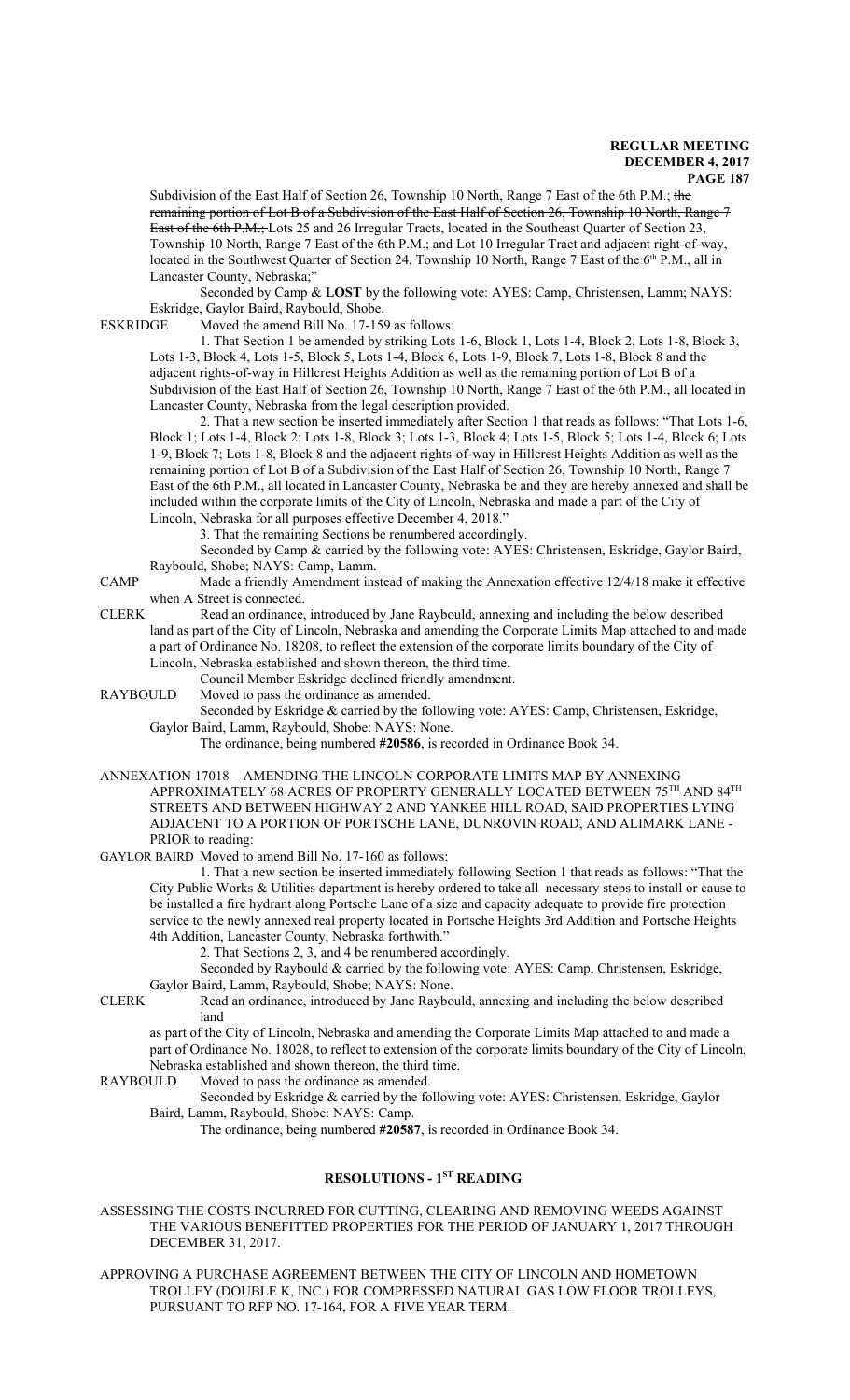- APPROVING A BIKE SHARE SYSTEM EQUIPMENT AGREEMENT IN THE AMOUNT OF \$775,192.00 BETWEEN B-CYCLE AND THE CITY OF LINCOLN FOR THE PURCHASE OF EQUIPMENT. (RELATED ITEMS: 17R-286, 17R-287)
- APPROVING A 2-YEAR BIKE SHARE OPERATIONS AND MAINTENANCE AGREEMENT IN THE AMOUNT OF \$659,510.00 BETWEEN B-CYCLE AND THE CITY OF LINCOLN FOR ONGOING MAINTENANCE OF THE CITY OF LINCOLN BIKE SHARE PROGRAM. (RELATED ITEMS: 17R-286, 17R-287)
- ACCEPTING THE REPORT OF NEW AND PENDING CLAIMS AGAINST THE CITY AND APPROVING DISPOSITION OF CLAIMS SET FORTH FOR THE PERIOD OF NOVEMBER 16-30, 2017.
- APPROVING AN INTERLOCAL AGREEMENT BETWEEN THE RAILROAD TRANSPORTATION SAFETY DISTRICT AND THE CITY TO ACCEPT THE TRANSFER OF TRANSFER FUNDING TO THE RTSD FUNDING FOR THE  $33^{RD}$  & CORNHUSKER PROJECT AND TO ACCEPT THE OWNERSHIP AND MAINTENANCE OF THE SAFETY IMPROVEMENTS IN THE AREA.
- IDENTIFYING AND DECLARING THE AREA GENERALLY LOCATED ALONG SOUTH 48TH STREET BETWEEN CALVERT STREET AND PIONEERS BOULEVARD AS THE SOUTH 48TH STREET BUSINESS AREA AND APPROVING APPOINTMENT OF LYNN FISHER, JEANNE VUKO, MATTHEW ROQUE, KEN BOUGGER, AND TERRY BOCK AS THE MEMBERS OF THE BUSINESS IMPROVEMENT BOARD.

# **ORDINANCES - 1ST READING & RELATED RESOLUTIONS (AS REQUIRED)**

- CREATING SEWER DISTRICT NO. 1189 FOR THE PURPOSE OF CONSTRUCTING A SEWER DISTRICT TO SERVE SEVEN PROPERTIES AND ASSESSING THE COSTS THEREOF AGAINST THE BENEFITTED PROPERTIES - CLERK read an ordinance, introduced by Jon Camp, creating Sewer District No. 1189, designating the real estate to be benefitted, providing for assessment of the costs of the improvements constructed therein, providing for the acquisition of easements and additional right-of-way, if necessary, and repealing all ordinances or parts of ordinances in conflict herewith, the first time.
- ACCEPTING AND APPROVING AN AMENDMENT OF LEASE AGREEMENT BETWEEN LINCOLN PARKS AND RECREATION DEPARTMENT AND LINCOLN PARKS AND RECREATION FOUNDATION TO LEASE APPROXIMATELY 272.25 SQUARE FEET OF SPACE AT 3140 N STREET, SUITE 301 FOR THE FOUNDATION'S OFFICE. (REQUEST TO DELAY INTRODUCTION TO 12/11/17) - PRIOR to reading:
- ESKRIDGE Moved to continue delay Introduction 1 week to 12/11/17. Seconded by Raybould & carried by the following vote: AYES: Camp, Christensen, Eskridge, Gaylor Baird, Lamm, Raybould, Shobe; NAYS: None.
- TEXT AMENDMENT 17015 AMENDING TITLE 27 OF THE LINCOLN MUNICIPAL CODE (THE "ZONING ORDINANCE") BY AMENDING SECTION 27.02.020 TO ADD A DEFINITION FOR ACCESSORY DWELLING; BY AMENDING SECTION 27.02.040 TO ADD A DEFINITION FOR CONDITIONED AREA; BY AMENDING SECTION 27.06.020 TO PROVIDE THAT IN THE R-1 THROUGH R-4 ZONING DISTRICTS, A DETACHED ACCESSORY BUILDING MAY BE USED FOR AN ACCESSORY DWELLING IN CONFORMANCE WITH THE REQUIREMENTS OF SECTION 27.62.040; BY AMENDING SECTION 27.06.070 TO ADD A SINGLE-FAMILY DWELLING AND A DETACHED ACCESSORY DWELLING ON THE SAME PREMISES AS A CONDITIONAL PERMITTED USE IN THE R-1 THROUGH R-4 ZONING DISTRICTS; BY AMENDING SECTION 27.62.040 TO PROVIDE THAT A BUILDING OR PREMISES MAY BE USED FOR A SINGLE-FAMILY DWELLING AND A DETACHED ACCESSARY DWELLING AS A PERMITTED CONDITIONAL USE IN THE R-1 THROUGH R-4 ZONING DISTRICT IN COMPLIANCE WITH THE CONDITIONS OF APPROVAL FOR THAT USE TYPE AND TO PROVIDE CONDITIONS; BY AMENDING SECTIONS 27.67.030, 27.67.040, AND FIGURE 27.67.040 TO INCLUDE GENERAL CONDITIONS AND SPECIAL CONDITION PARKING REQUIREMENTS FOR ACCESSORY DWELLING UNITS; BY AMENDING SECTION 27.72.120 TO PROVIDE THAT ACCESSORY BUILDINGS HOUSING A CONDITIONED AREA SHALL COMPLY WITH THE HEIGHT AND YARD REQUIREMENTS FOR THE MAIN BUILDING PROVIDED THAT SUCH ACCESSORY BUILDING SHALL NOT EXCEED THE HEIGHT OF THE MAIN BUILDING AND THAT THE CUMULATIVE AREA OF ALL ACCESSORY BUILDINGS HOUSING A CONDITIONED AREA (INCLUDING ACCESSORY DWELLINGS) SHALL NOT EXCEED THE ACCESSORY BUILDING MAXIMUM AREA PER SECTION 27.72.120(D); AND REPEALING SECTIONS 27.02.020, 27.02.040, 27.06.020, 27.06.070, 27.62.040, 27.67.030, 27.67.040, FIGURE 27.67.040, AND 27.72.120 AS HITHERTO EXISTING. (RELATED ITEMS 17-189, 17R-285) - CLERK read an ordinance, introduced by Jon Camp, amending Title 27 of the Lincoln Municipal Code (the "Zoning Ordinance") by amending Section 27.02.020 to add a definition for Accessory Dwelling; by amending Section 27.02.040 to add a definition for Conditioned Area; by amending Section 27.06.020 to provide that in the R-1 through R-4 zoning districts a detached accessory building may be used for an accessory dwelling in conformance with